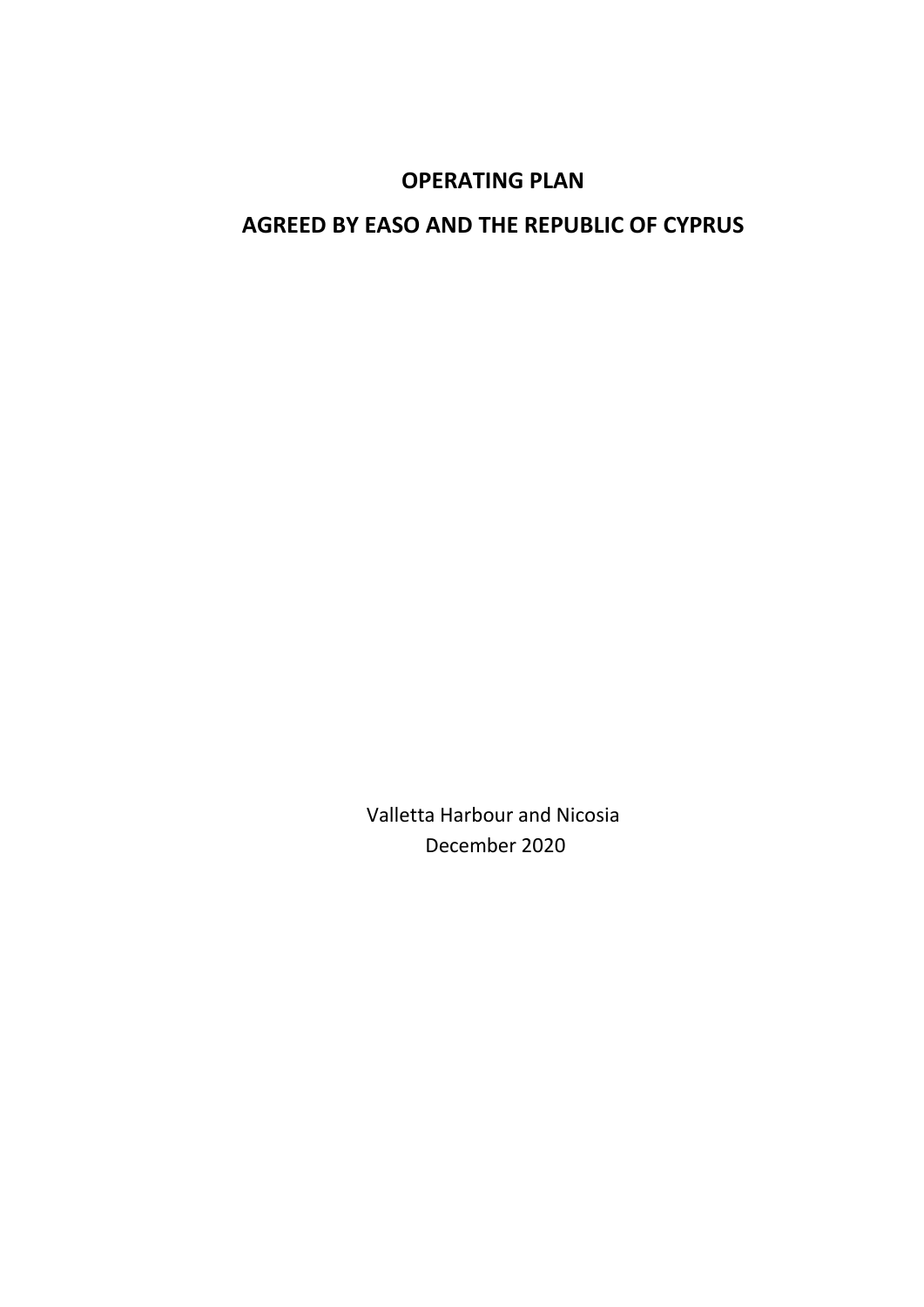The Executive Director of the European Asylum Support Office (hereinafter 'EASO')

and

The Minister of Interior and the Chief Registrar of the Supreme Court of the Republic of Cyprus (hereinafter 'Member State')

Having regard to Regulation (EU) No 439/2010 of the European Parliament and of the Council of 19 May 2010 establishing a European Asylum Support Office1 (hereinafter referred to as 'EASO Founding Regulation'), and in particular Articles 2, 8, 10 and 13 to 23 thereof,

Hereby agree on the Operating Plan (hereinafter 'the Plan') for the provision of scientific, technical and operational assistance to the Republic of Cyprus from 1 January until 31 December 2021.

Any amendments or adaptations of this Plan shall be agreed between the Parties in writing.

EASO shall share a copy of the Plan with the Members of the EASO Management Board for information.

The Plan enters into force on the date after the Plan has been signed by all Parties.

| <b>Executive Director of the</b><br>European Asylum Support Office | Minister of Interior | Chief Registrar of the<br>Supreme Court |
|--------------------------------------------------------------------|----------------------|-----------------------------------------|
| Nina Gregori                                                       | <b>Nicos Nouris</b>  | Eirini Christodoulou                    |
| Date of signature                                                  | Date of signature    | Date of signature                       |
| Valletta Harbour                                                   | Nicosia              | Nicosia                                 |

 $\overline{a}$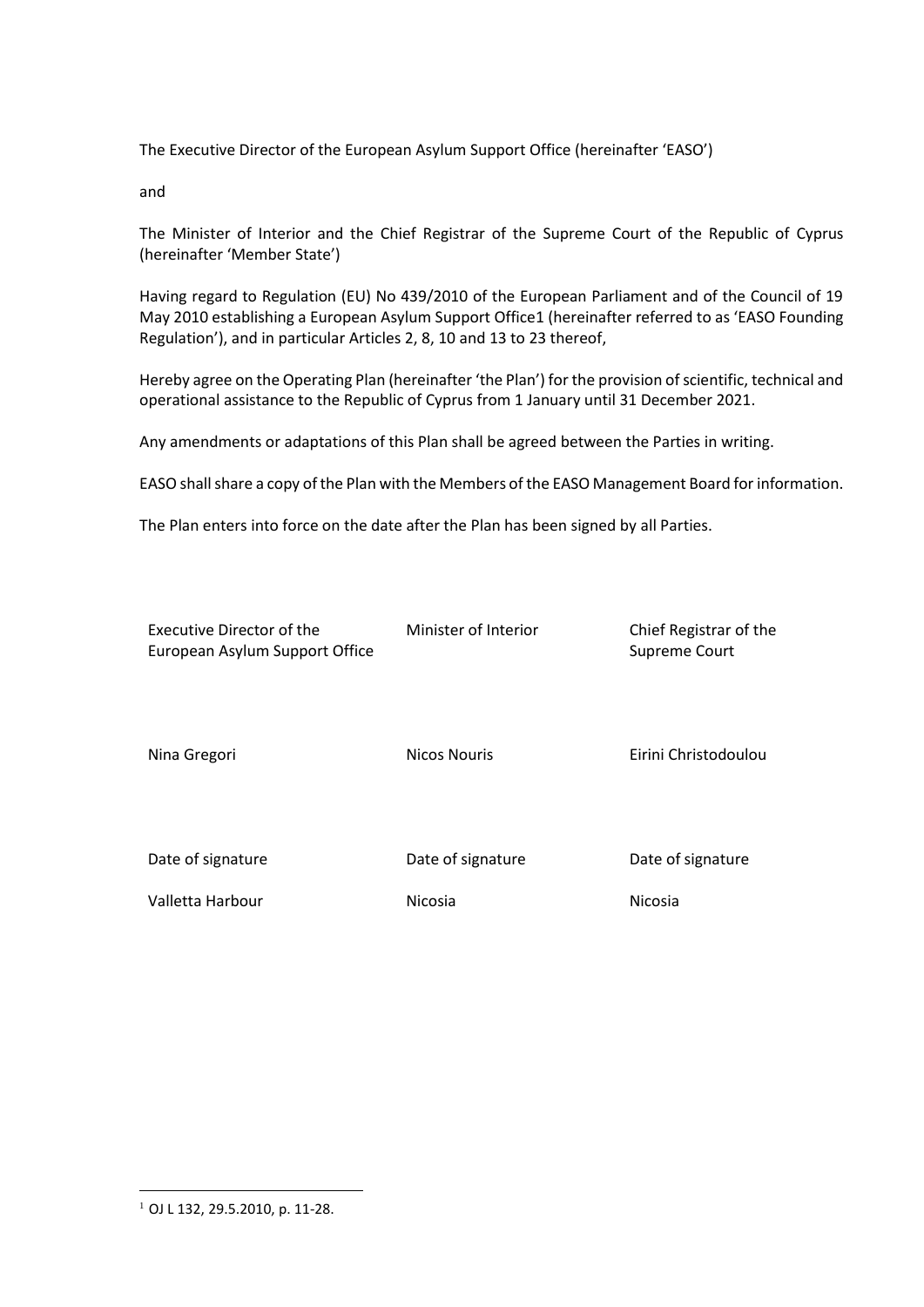# **1.0 INTRODUCTION**

The Plan addresses the operational needs of Member States under particular pressure that have requested support from EASO. Such Plans give directions on the delivery of EASO's technical and operational assistance and the deployment of Asylum Support Teams.

This Plan is formally agreed with the authorities of the Republic of Cyprus.

# **2.0 LEGAL FRAMEWORK**

## **2.1 General legal basis for the Plan as per EASO Founding Regulation**

The EASO Founding Regulation, in particular Article 2(2) and (3), (4) and (5) thereof, foresees that shall provide effective operational support to Member States subject to particular pressure on their asylum systems, drawing upon all useful resources at its disposal, which may include the coordination of resources provided by the Member States, as well as technical assistance in regard to the policy and legislation of the EU in all areas having a direct or indirect impact on asylum.

The definition of particular pressure on the asylum and reception system is laid down in Article 8 of the EASO Founding Regulation.

EASO may support the Member State by coordinating action to help facilitate an initial analysis of asylum applications under examination by the competent national authorities (Article 10(a)), action designed to ensure that appropriate reception facilities can be made available by the Member States, in particular emergency accommodation, transport and medical assistance (Article 10(b), and other technical and operational assistance through the deployment of asylum support teams (Article 10(c)).

The operating arrangements of the deployment of the asylum support teams are governed by Chapter 3 of the EASO Founding Regulation, and more in particular Articles 13 to 23.

# **2.2. Legal framework applicable to the Plan**

EASO activities performed in the context of the support and technical assistance as identified in the Plan herewith are in principle governed by EU law, complemented, where appropriate, by the national law of the host Member State. This includes, inter-alia, the safety and security of persons and assets participating in those EASO activities.

#### **2.3. Lawfulness and Respect for Fundamental Rights**

This Plan shall be implemented by the Parties in full compliance with the applicable law, as indicated in Section 2.2 of the Plan, and with full respects to human dignity. This includes, inter alia, the Charter of Fundamental Rights of the European Union, as well as the Convention Relating to the Status of refugees of 1951.

Any person contributing to EASO operational support activities and taking part in the implementation of Plan shall respect the applicable International law, European Union law and the national law of the Host Member State. They shall maintain the highest standards of integrity and ethical conduct, professionalism, respect and promotion of fundamental rights and international protection.

They are to act responsibly and proportionally to current objectives. Whilst carrying out supporting functions, all personnel must not discriminate persons on grounds of sex, race, religion, ethnic origin, age or sexual orientation. All persons are expected to treat every person with courtesy, respect and due consideration for the nature of any legitimate activity in which they are engaged. To perform their duties properly, they shall serve the public interest and refrain from any activities which could undermine or compromise their independence and the appropriate performance of their duties.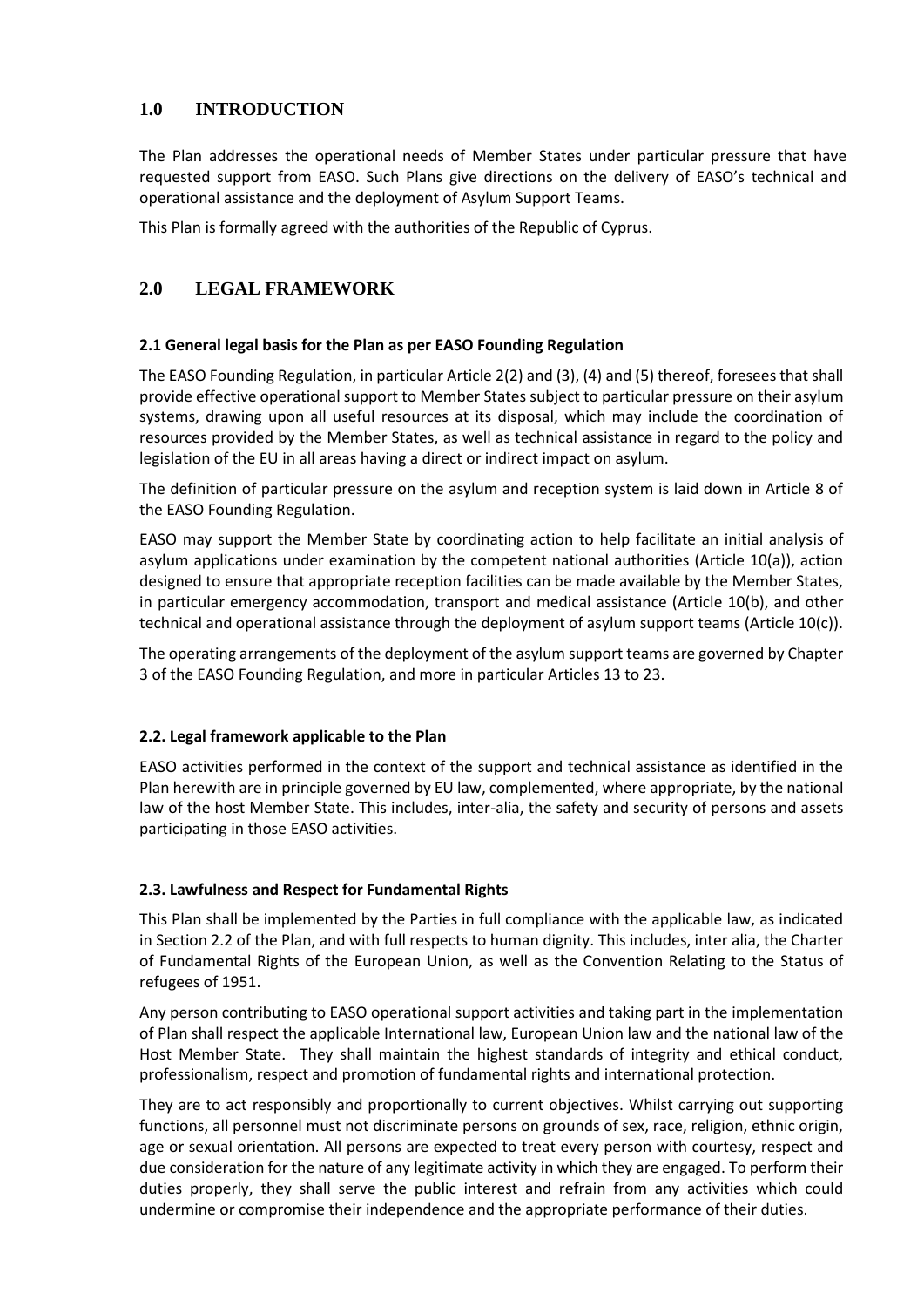During the implementation of this Plan, all personnel must apply a zero-tolerance attitude with respect to the infringement of fundamental human rights.

This obligation is particularly important when dealing with persons who are in need of international protection. To that end, participants in EASO operational support under this Plan shall comply and act in accordance with the 'EASO Code of Conduct for persons participating in EASO operational support activities'.

EASO may temporarily suspend the implementation of the Plan in cases of severe violations of the applicable law, especially the Fundamental Rights.

#### **2.4. Confidentiality, Public Access to Documents and Data Protection**

Without prejudice to the public right of access to documents, as laid down in Regulation (EC)  $1049/2001<sup>2</sup>$  and the EASO implementing rules on access to documents,<sup>3</sup> all versions of this document shall be made available to the competent authorities in each EU Member State, as well as the associate countries, Iceland, Liechtenstein, Norway and Switzerland.

This Plan shall be made publicly available once it has been signed by EASO and the Host Member State.

EASO and the Host Member State shall consult each other on any requests for public access to documents relating to this Plan (for instance concerning its evaluation) and treat such requests in accordance with Regulation (EC) 1049/2001 or the respective national law, whichever is applicable.

Personal data will be processed in accordance with Regulation (EC) 2018/1725 of the European Parliament and of the Council of 23 October 2018 on the protection of natural persons with regard to the processing of personal data by the Union institutions, bodies, offices and agencies and on the free movement of such data. The current plan also takes into account the General Data Protection Regulation as updated in May 2018<sup>4</sup> with a Corrigendum to the 2016/679 Regulation on the protection of natural persons with regard to the processing of personal data and on the free movement of such data, and repealing Directive 95/46/EC (Data Protection Directive), which is applicable to stakeholders at national level.

Whenever personal data is processed by the EASO within the activities agreed in the current Plan, EASO will act as data processor on behalf of the competent authorities of the Host Member State, following the applicable EU and national laws and regulations, as well as the instructions received from the Host Member State as the data controller.

In order to perform their tasks in accordance with this Plan, participants to activities under this Plan are only allowed to access the data bases mentioned below, under points 5.6 Conditions of Deployment and 5.7 Organisational and Operational Pre-Conditions.

EASO will implement the necessary technical and organisational measures to ensure the security and confidentiality of the personal data it processes taking into account possible additional instructions received from the Host Member State. This is to prevent any unauthorised disclosure of or access to this information.

The Host Member State authorities agree that any personal data obtained in the course of the implementation of the Plan and by any EASO personnel working on behalf of the Member State

 $\overline{a}$ 

<sup>2</sup> Regulation (EC) 1049/2001 of the European Parliament and of the Council of 30 May 2001, regarding public access to European Parliament, Council and Commission documents

<sup>3</sup> Decision No. 6 of the Management Board of EASO of 20 September 2011 laying down practical arrangements regarding public access to the documents of EASO

<sup>4</sup> Corrigendum, OJ L 127, 23.5.2018, p. 2 ((EU) 2016/679)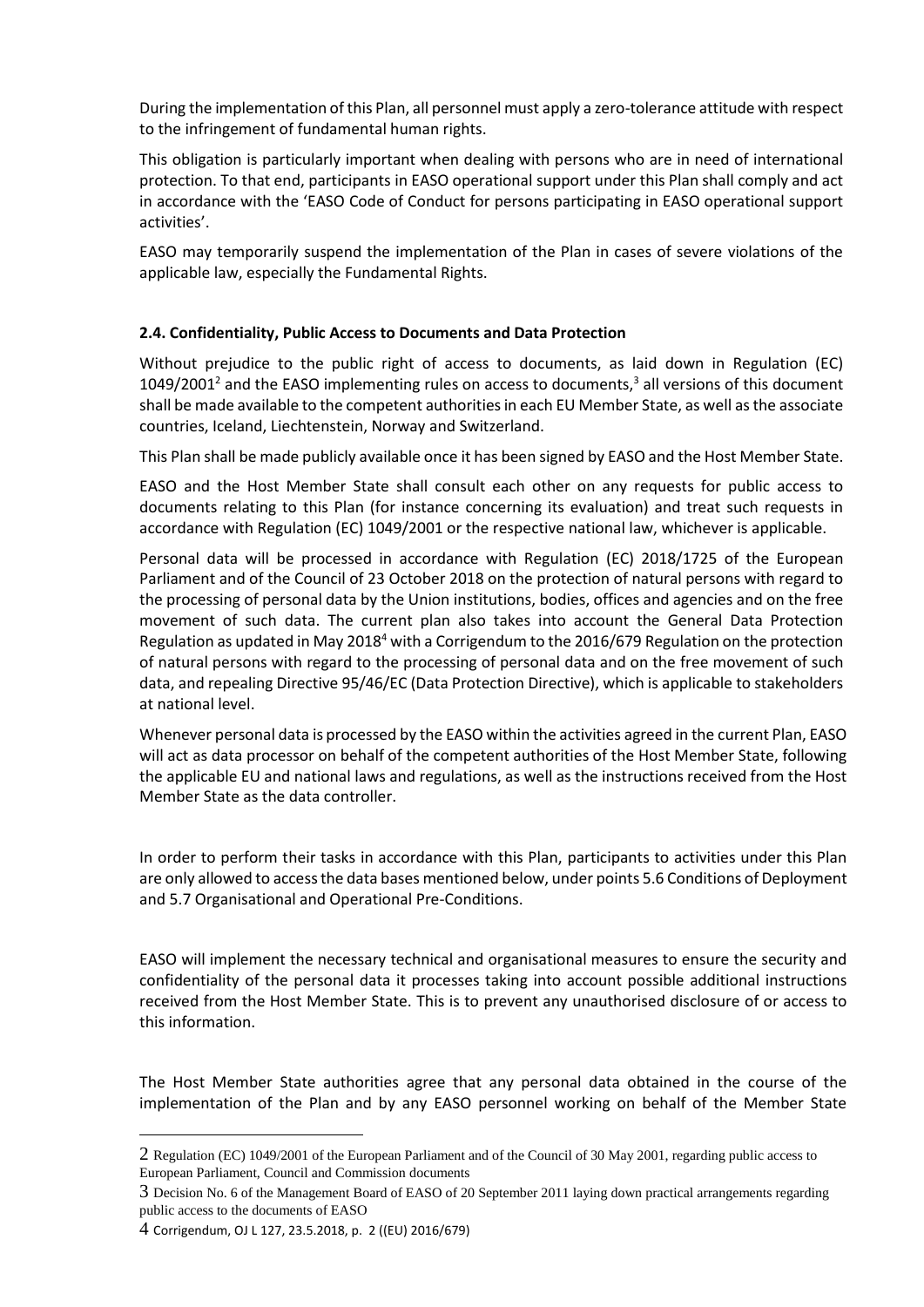authorities can be processed in the EASO IT systems, including cloud-based systems, exclusively under the instructions of the Member State and until an alternative system exists that can substitute the processing system used by EASO.

The Host Member State also agrees to indicate a contact point in view of its role as a data controller for any data processed by EASO on behalf of the Host Member State.

# **3.0. OPERATIONAL SITUATION AND NEEDS ASSESSMENT**

The organisational structure and human resourcing of the asylum and reception systems in Cyprus struggle to meet the increasing asylum pressure. This contributes to the limited absorption capacity of the backlog of applications for international protection, both at first as well as second instance determination. In parallel, the absence of a comprehensive and integrated reception strategy in Cyprus remains a challenge that impacts the functioning of the reception and registration practices and leads to *ad-hoc* decisions and workflows. To address these challenges in a comprehensive and sustainable manner, Cyprus has developed in 2019, jointly with the Commission and EU agencies (EASO, Europol, and Frontex), an action plan which also sets the framework for EU support to Cyprus on migration management.

In the first ten months of 2020, 6,195 applications for international protection were lodged in Cyprus, down by almost half (-46%) compared to the respective period in 2019. However, this drop was a result of the countermeasures to the COVID-19 outbreak which were introduced in mid-March and imposed, among other restrictions, the suspension of most registration activities.<sup>5</sup>

During the same period, EASO supported 71% of all registrations for international protection in Cyprus, the majority of which (64%) concerned irregular entries crossing the Green Line.

In an effort to improve its migration and asylum system, as of 2021 all migrants who entered the Country irregularly will be referred to the First Reception Centre in Pournara including for the registration of the asylum application, and when relevant, the full assessment of the asylum application at the new Asylum Examination Centre adjacent to 'Pournara' First Reception Centre. A "Safe Zone" for vulnerable applicants (specific area should be assigned to persons with special needs and vulnerable applicants) will also become operational in 2021.

In order to ensure sustainability of the EASO support in the asylum registration phase, it would be crucial for the Aliens and Immigration Service to the Police (AISP) to capitalise on the existing collaboration and best practices, and strengthen the ownership of the process of accessing to the asylum procedure, in line with CEAS standards.

Based on the existing needs as highlighted by the needs assessment, the proposed focus in the cooperation between EASO and the national counterparts in **registration and access to asylum procedure** will be i) the operationalisation of registration activities in 'Pournara' First Reception Centre, ii) in enhancing quality in relation to vulnerability screening, information provision, and standardised workflows, and iii) in strengthening the relationship and capacities of the AISP to ensure a long-term impact.

The number of pending cases in Cyprus continued to rise amounting to more than 19,580 applicants at the end of October (18,795 in January 2020)<sup>6</sup> and in parallel, the age of the backlog also rose. The vast

 $\overline{a}$ 

 $<sup>5</sup>$  Eurostat data "Asylum and first time asylum applicants-monthly data (rounded)</sup>

[https://appsso.eurostat.ec.europa.eu/nui/show.do?dataset=migr\\_asyappctzm&lang=en](https://appsso.eurostat.ec.europa.eu/nui/show.do?dataset=migr_asyappctzm&lang=en)

 $^6$  Eurostat data "Persons subject of asylum applications pending at the end of the month – monthly data (rounded) [https://appsso.eurostat.ec.europa.eu/nui/show.do?dataset=migr\\_asypenctzm&lang=en](https://appsso.eurostat.ec.europa.eu/nui/show.do?dataset=migr_asypenctzm&lang=en)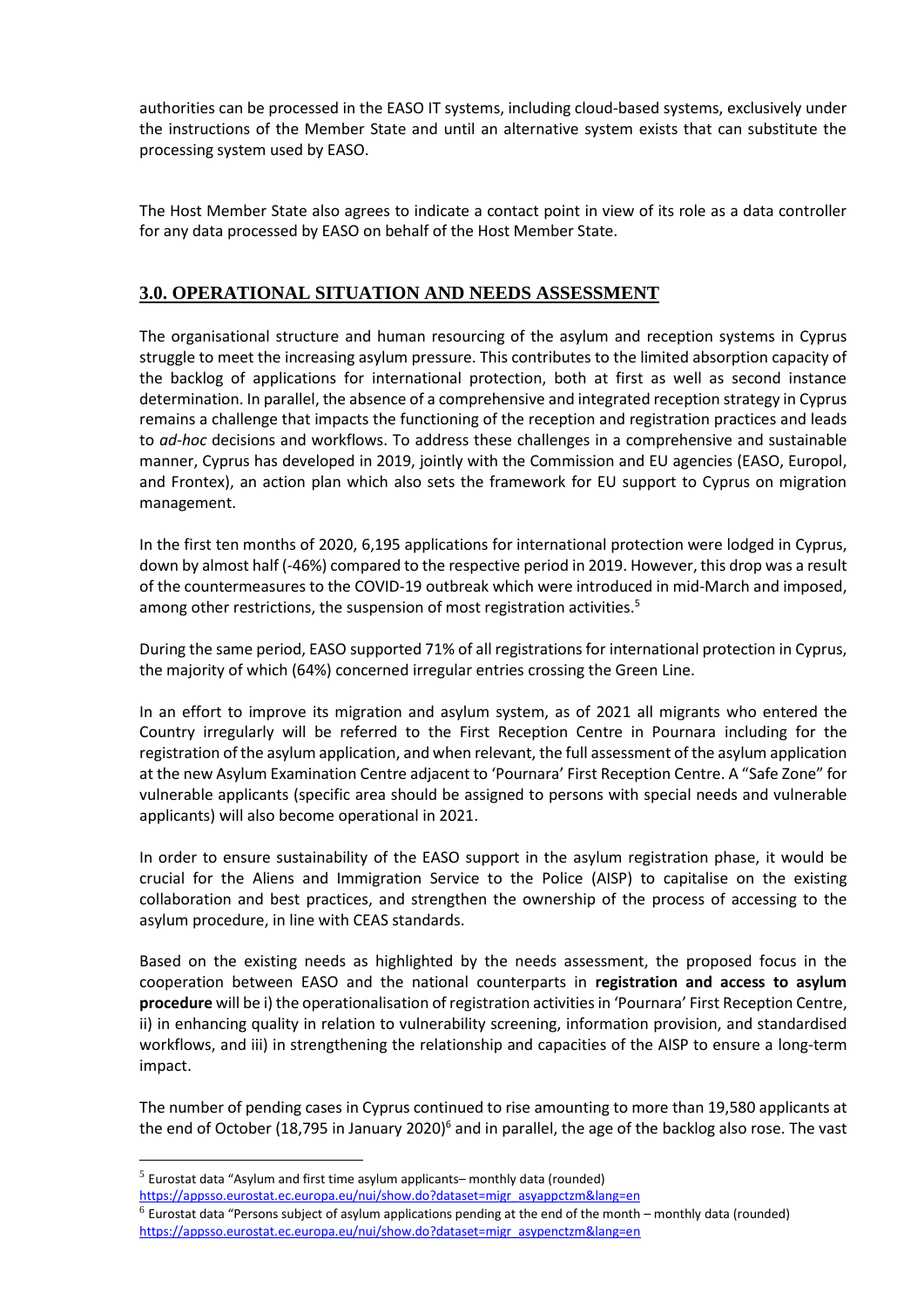majority of the unresolved applications were pending at first instance. The lower level of applications due to the suspension of all registration activities for 3 months averted the further increase of the backlog.

With regards to the examination of the applications, notwithstanding the significant increase in interviews, individual productivity and the parallel increase on recommendations submission, the level of recommendations actually closed remained low and did not result in a reduction in the backlog.

Therefore, the proposed line of cooperation with regards to **the first instance determination** will be focusing on i) backlog reduction, ii) digitalisation and file management, iii) overall support to enhance the quality of work (through COI, Dublin procedure, vulnerability assessment, and quality assurance), and finally iv) the operationalisation of the Asylum Examination Centre adjacent to 'Pournara' First Reception Centre.

Despite the lack of an integrated reception model in Cyprus, EASO, in close collaboration with the Asylum Service, supported the enhancement of the reception conditions of the Kofinou reception centre (e.g. counselling, vulnerability identification, assessment and referral, community support) and the improvement of the reception mechanism, particularly with regards to social work activities.

As mentioned, the main need and focus of our work with regards to **reception** will be in supporting CAS in the elaboration and implementation of a functional Reception Model for Cyprus including the articulation of a national reception strategy in line with the joint action plan for migration data collection and monitoring, support with management capacity and development of relevant SOPs and workflows among others. In addition, the priorities are the operationalisation of a Safe Zone in 'Pournara' First Reception Centre (dedicated area for persons with special needs and vulnerable groups) along with the continuation of social work and reception support in Kofinou, including referrals following the exit from 'Pournara', with an increased focus on quality and capacity building.

Regarding **second instance determination**, EASO's recent support in research through seconding Research Officers has been rather fundamental despite the very recent establishment of a presence at the International Protection Administrative Court (IPAC). The progress achieved has been limited given that the backlog has been on the increase and it might further increase because of recent law amendments and the unprocessed workload of the Refugee Reviewing Authority whose definitive closure is imminent (end of 2020). Based on this, EASO is planning to increase support, assisting in expanding the structure and assuring tailored technical assistance (case management system, targeted trainings and country briefings among others) with the twin aim to consolidate the structure *and*  process in the IPAC and to reduce the backlog.

To date, Cyprus has implemented legislative reforms to establish a list of safe countries of origin and recently amended its constitution and key legislative instruments in order to reduce time limits to submit an appeal against a decision by the Asylum Service before the International Protection Administrative Court (IPAC). The Country also revised its policy on subsequent applications which are now determined by the Asylum Service and on alternatives to detention. This may result in an additional number of cases to be examined at first and second instance.

Overall, improved data management, analysis and reporting remain crucial to ensure consistency, transparency and monitoring of the asylum process and a shift to a digital system would minimise the chance for data inconsistencies and the time allocated to fact-checking, ultimately ensuring high data quality.

EASO has been providing operational support to Cyprus since 2014 through Special Support Plans, which were subsequently amended in 2015, 2016, and 2017. In response to the increased pressure that Cyprus experienced in 2018, EASO expanded its support to Cyprus with a new Operational and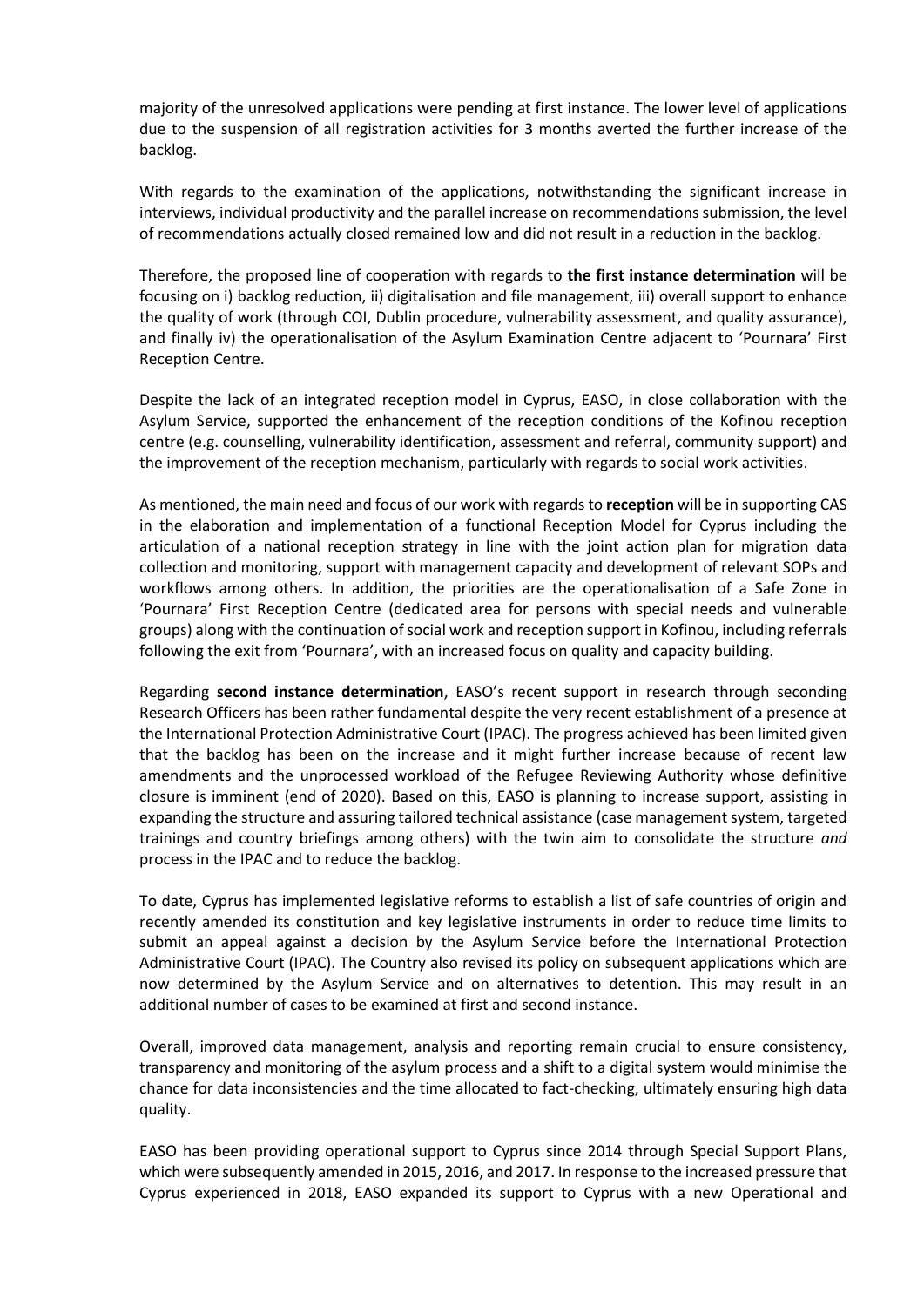Technical Assistance Plan: the first Operational and Technical Assistance Plan for 2019 was signed in December 2018 with a period of performance of one year.

The 2020 Operational and Technical Assistance Plan reinforced the presence of EASO's Asylum Support Teams in 8 locations in the country (namely Nicosia Asylum Service, Nicosia IPAC, Nicosia Aliens and Immigration Police, Pournara centre, Kofinou reception centre, Aliens and Immigration Police Larnaca, Aliens and Immigration Police Limassol, and Aliens and Immigration Police Paphos), supporting registration, reception services and processing of asylum applications in first and second instance. EASO also helped to improve reception thanks to its presence in Kofinou and strengthened its presence in the newly established 'Pournara' First Reception Centre in Kokkinotrimithia in view of supporting an improved asylum registration. During 2020, EASO contributed to facilitating access to procedures for vulnerable groups in collaboration with the Asylum Service, and contributed jointly with the Commission to the development of standard operating procedures (SOPs) for first reception and relocation.

On 19 September 2019, EASO and Cyprus signed a Hosting Arrangement to guarantee the necessary legal and material conditions for installing and running an EASO operational office in 2020. The Seat Agreement which was ratified by the House of Representatives and came into effect on 17 August 2020 aims to ensure proper management of EASO's operations in the host country.

With AMIF funding and in cooperation with the European Commission, EASO and other stakeholders the Asylum Service relocated 30 persons, 14 unaccompanied minors and 16 persons belonging to single parent families to Finland, implementing the jointly developed SOPs.

EASO's Centre for Operational Support introduced special emergency measures and adjusted its workflow scheme due to the COVID-19 pandemic, in order to ensure continuity of business in implementing the 2020 Operational and Technical Assistance. However, despite of the measures introduced by EASO to ensure a certain level of business continuity, the COVID-19 pandemic had a significant impact on the deliverables related to all measures of the Operational and Technical Assistance Plan.

# **4.0 IMPLEMENTATION**

#### **4.1 Implementation Period**

The implementation period of this Plan is from 1 January 2021 until 31 December 2021.

#### **4.2 Non-substantial changes during implementation**

The Plan aims to provide effective and flexible support to the identified needs of the Host Member State. Therefore, the foreseen activities are implemented in consideration of the changing circumstances which may occur in the international protection and reception systems in the Member States, or on the ground, as well as in the context of the availability of financial resources and experts. The implementation of measures and tasks foreseen in the Plan may be subject to non-substantial changes that may be accommodated within the objectives of a measure, so long as they do not affect the overall budget, do not require an amendment to or adaptation of the Plan, and that the Host Member State is timely informed in writing.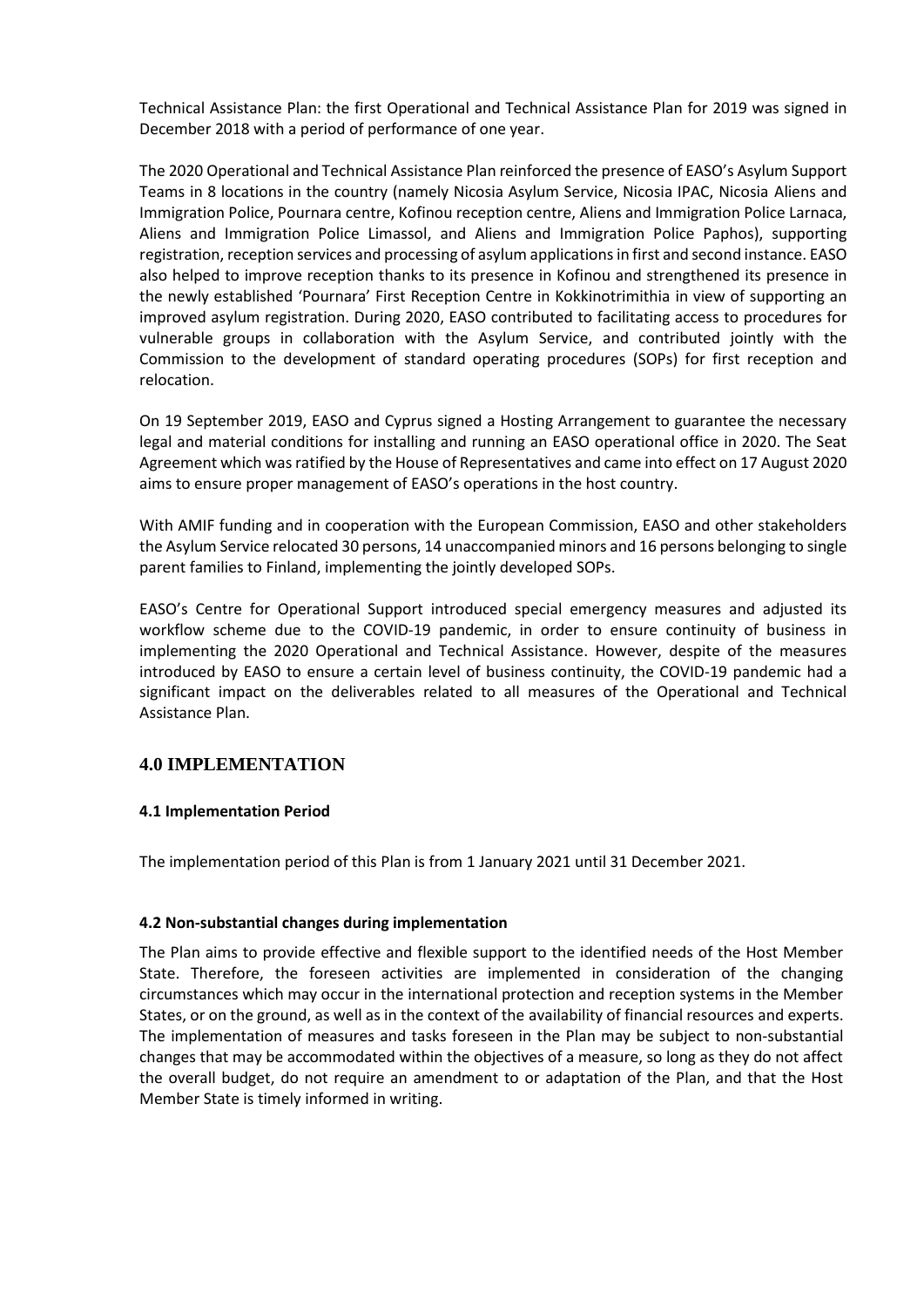#### **4.3. Amendments to the Plan**

Any changes that prove to require an amendment to or adaptation of the Plan, shall gain written agreement of both the Executive Director of EASO and the Republic of Cyprus in line with Article 18(2) of the EASO Founding Regulation.

# **5.0. COORDINATION STRUCTURE**

This chapter of the Plan describes the various conditions for and aspects of support to the authorities of the Host Member State in the field of international protection and reception.

EASO will provide technical support to experts participating in this Plan with the aim of ensuring that all deliverables make good use of the expertise and information already available to EASO. All rights in any writings or other work produced by Asylum Support Teams shall be the property of EASO and/or the European Union, where such writings or work relate to activities undertaken in the context of this Plan. EASO and/or the Union acquires irrevocably ownership of the results and of all intellectual property rights, such as copyright and any other intellectual or industrial property rights, on the materials produced specifically for EASO under the Plan and incorporated in such works, without prejudice, however, to the specific rules concerning pre-existing rights on pre-existing materials or other detailed rules contained in Framework Contracts concluded by EASO for purposes related to the implementation of this Plan. Selected deliverables developed under this Plan may be published.

# **5.1 Main National Partners**

 $\Gamma$ 

| Organisation                                                                                | <b>Responsibilities</b>                                                                                                                                                                                                                                                                                                                                                                                                                                                                  |  |
|---------------------------------------------------------------------------------------------|------------------------------------------------------------------------------------------------------------------------------------------------------------------------------------------------------------------------------------------------------------------------------------------------------------------------------------------------------------------------------------------------------------------------------------------------------------------------------------------|--|
| Asylum Service, Ministry of<br>the Interior                                                 | Asylum Service is responsible for the<br>first instance<br>The<br>determination of asylum applications, including the examination of<br>the Dublin III Regulation criteria. In case an application is rejected by<br>the Asylum Service (even if subsidiary protection is granted), the<br>applicant has the right to lodge an appeal against this decision,<br>before the International Protection Administrative Court (IPAC),<br>which must examine both points of law and substance. |  |
|                                                                                             | The decisions are based on the Refugee Law 2000 (6(I)/2000) and its<br>subsequent amendments.                                                                                                                                                                                                                                                                                                                                                                                            |  |
|                                                                                             | The Asylum Service is also responsible, by the Refugee Law, for the<br>operation of reception and accommodation centres for asylum<br>seekers, as well as for coordinating all other competent authorities<br>on asylum issues.                                                                                                                                                                                                                                                          |  |
| Aliens<br>Immigration<br>and<br>Police,<br>Service<br>the<br>to<br>Ministry of the Interior | The Aliens and Immigration Service to the Police (AISP) is primarily<br>responsible for receiving and registering applications for<br>international protection on behalf of the Asylum Service (including<br>fingerprinting for EURODAC and Dublin purposes). The AISP is also<br>responsible for implementing detention and deportation orders<br>issued by the Director of the Civil Registry and Migration<br>Department.                                                             |  |
| Civil Registry and Migration<br>Department of the Ministry<br>of Interior                   | Civil Registry and Migration Department is the result of the<br>consolidation of the Migration, Registration and Election Services,<br>which were part of the Ministry of Interior and it is competent for<br>civil registry and migration related matters, such as issuance of<br>residence permits to third country nationals who are holders of an                                                                                                                                    |  |

The Host Member State's main partners involved in this Plan are the following.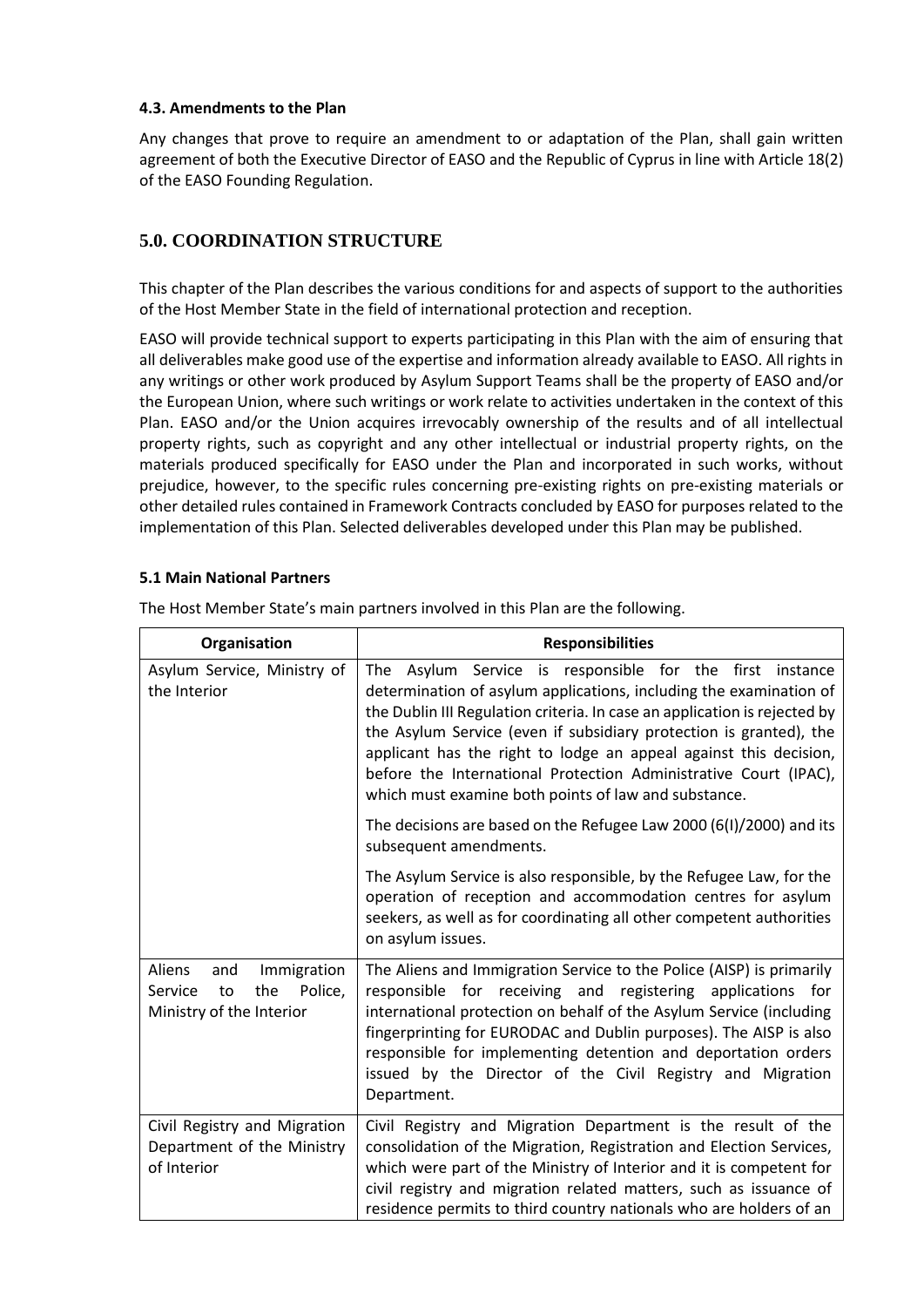| Organisation                                                                       | <b>Responsibilities</b>                                                                                                                                                                                                                                                                                                                                                                                                                                                                                                   |
|------------------------------------------------------------------------------------|---------------------------------------------------------------------------------------------------------------------------------------------------------------------------------------------------------------------------------------------------------------------------------------------------------------------------------------------------------------------------------------------------------------------------------------------------------------------------------------------------------------------------|
|                                                                                    | international protection status, handling applications for family<br>reunification and issuing of entry and residence permits.                                                                                                                                                                                                                                                                                                                                                                                            |
| Social<br>Welfare Services,<br>Ministry of Labour, Welfare<br>and Social Insurance | The Social Welfare Services (SWS) carry the responsibility for the<br>provision of social welfare services to applicants and beneficiaries<br>of international<br>protection. Where the applicant<br>is<br>an<br>unaccompanied minor, the Director of the SWS acts as the guardian<br>of the minor during the asylum procedure and takes all measures<br>necessary under the Refugee Laws and the Regulations under it on<br>the minor's behalf and on his best interest including in respect of<br>the asylum procedure. |
| Ministry of Health                                                                 | According to the Refugee Law, applicants for international<br>protection are entitled to any pharmaceutical treatment free of<br>charge at public hospitals and health centres, when the applicant<br>does not have sufficient funds.<br>Obligatory medical screening examinations are also taking place at<br>public hospitals upon the submission of the application for<br>international protection.                                                                                                                   |
| International<br>Protection<br><b>Administrative Court</b>                         | The International Protection Administrative Court (IPAC) began<br>operating as of 18 June 2019, and appeals were submitted before<br>the court as of July 2019. IPAC is competent for examining appeals<br>relating to provisions of the Refugee Law. Appeals have a<br>suspensive effect, and both facts and points of law are examined.<br>With a constitutional amendment, in September 2020 the time limit<br>to appeal before the International Protection Administrative Court<br>was reduced from 75 to 15 days.   |
| <b>Supreme Court</b>                                                               | The Supreme Court of Cyprus is the highest court of the Republic.<br>All appeal decisions taken by IPAC can be further appealed before<br>the Supreme Court. At this level, they will not have a suspensive<br>effect and only points of law are examined.                                                                                                                                                                                                                                                                |

# **5.2 Composition of Asylum Support Teams**

The Asylum Support Teams may consist of the following categories of resources:

(a) Member States experts, i.e. experts made available through contributions to the Asylum Intervention Pool by EU Member States via national expert pools on the basis of defined profiles, in accordance with Article 15 of the EASO Founding Regulation;

(b) Associate Countries experts, i.e. experts made available through contributions to the Asylum Intervention Pool by associate countries referred to in Article 49 of the EASO Founding Regulation, with which the European Union has an arrangement in place on the modalities of its participation in EASO's work. Currently such arrangements have been concluded with the Kingdom of Norway, the Principality of Liechtenstein, the Swiss Confederation, and the Republic of Iceland;

(c) Individual experts, i.e. experts made available through contributions to the Asylum Intervention Pool by EU Member States via national expert pools on the basis of defined profiles, in accordance with Article 15 of the EASO Founding Regulation, but whereby the Member State does not have an employment relationship with the individual expert;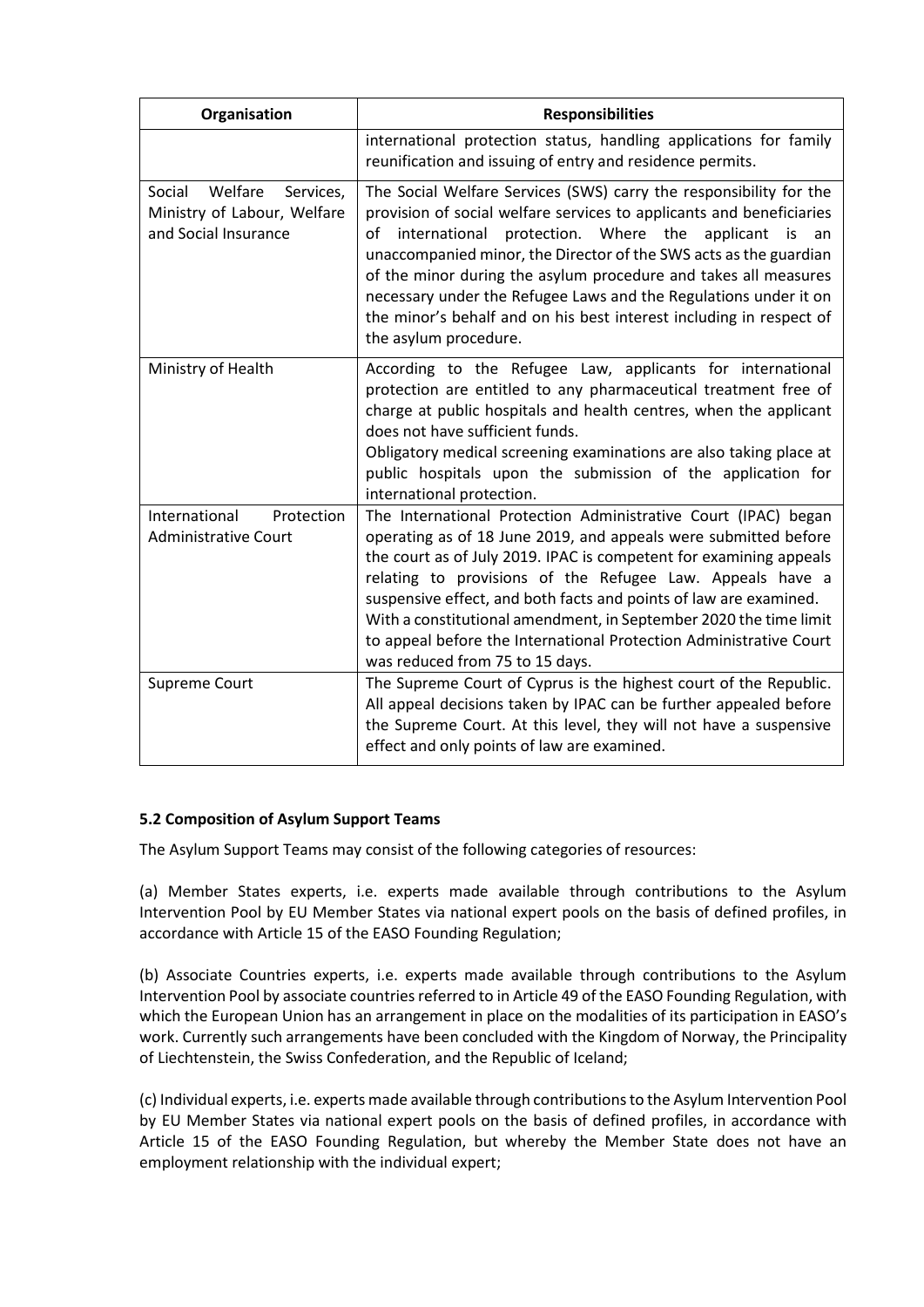(d) EASO staff members, i.e. statutory staff employed by the Agency (temporary and contract staff) subject to the Staff Regulations of Officials and the Conditions of Employment of Other Servants of the European Union; 7

(e) Seconded National Experts (SNEs), i.e. experts employed by a national, regional or local public administration of an EU Member State or an associate country or by a public inter-governmental organisation and seconded to the Agency<sup>8</sup> for the provision of support to its operational activities;

(f) Experts on contract, i.e. individuals providing services in relation to the Plan upon conclusion of a public contract between the Agency and the legal entity with which these individuals have an employment and/or contractual relationship, including temporary agency workers.

The implementation of the Plan shall be based on the common understanding that the provision of resources, other than EASO (statutory) staff, to be deployed for the purposes described above can under no circumstances lead *per se* to the establishment of an employment relationship between EASO and the members of the Asylum Support Teams, nor, in the case of embedded experts on contract, between these experts and the national authorities to which they may be assigned as per the embedded model described below. Throughout the duration of the deployment of the Asylum Support Teams in the activities undertaken in the context of the present Plan, the employer of the Asylum Support Teams members is and remains their employer.

## **5.3 The embedded model**

 $\overline{a}$ 

The notion of the 'embedded model' represents an integrated approach to the implementation of the Plan, applicable exclusively with regard to experts on contract. In accordance with this model, experts on contract who are supplied by their employer (e.g. temporary-work agency) to be deployed as Asylum Support Team members, are embedded within the structure of the respective national authorities to ensure utmost efficiency, quality and sustainability of the anticipated results. In practice, those experts on contract are seconded by EASO to national authorities of the Host Member State and therefore perform their assignment(s) on the premises of the relevant national authorities (e.g. the National Asylum Service).

In such cases, a coordination mechanism shall be agreed by Parties to oversee both the overall implementation of the Plan at national level and its implementation at local level (i.e. in the respective location of the host Member State) or for the respective measure foreseen in the Plan, including with regard to the allocation and the administration of resources. For this purpose, detailed administrative and reporting workflows and procedures related to the provision and management of 'embedded' resources and reflecting respective roles and responsibilities shall be established and agreed upon in writing between EASO and the host Member State. In setting up the aforementioned coordination mechanism, the following rules must be complied with as a minimum:

(a) EASO shall duly advise the employers of the experts on contract of their envisaged secondment to the national authorities of the host Member State before such secondment takes place;

(b) The national authority shall clearly acknowledge that they endorse the obligations and responsibilities pertaining to them as hosting authority vis-à-vis the experts on contract seconded to them;

(c) The national authority is responsible for ensuring proper working conditions for the expert on contract, and is responsible for the health, safety and security during work. EASO may not be held

<sup>7</sup> As laid down by Council Regulation (EEC, Euratom, ECSC) No 259/68, OJ L 56, 4.3.1968, p.1.

<sup>8</sup> By virtue of Decision No 01 of the Management Board of EASO of 25 November 2010 laying down rules on the secondment of national experts (SNE) to the European Asylum Support Office (ref. number: EASO/MB/2010/03).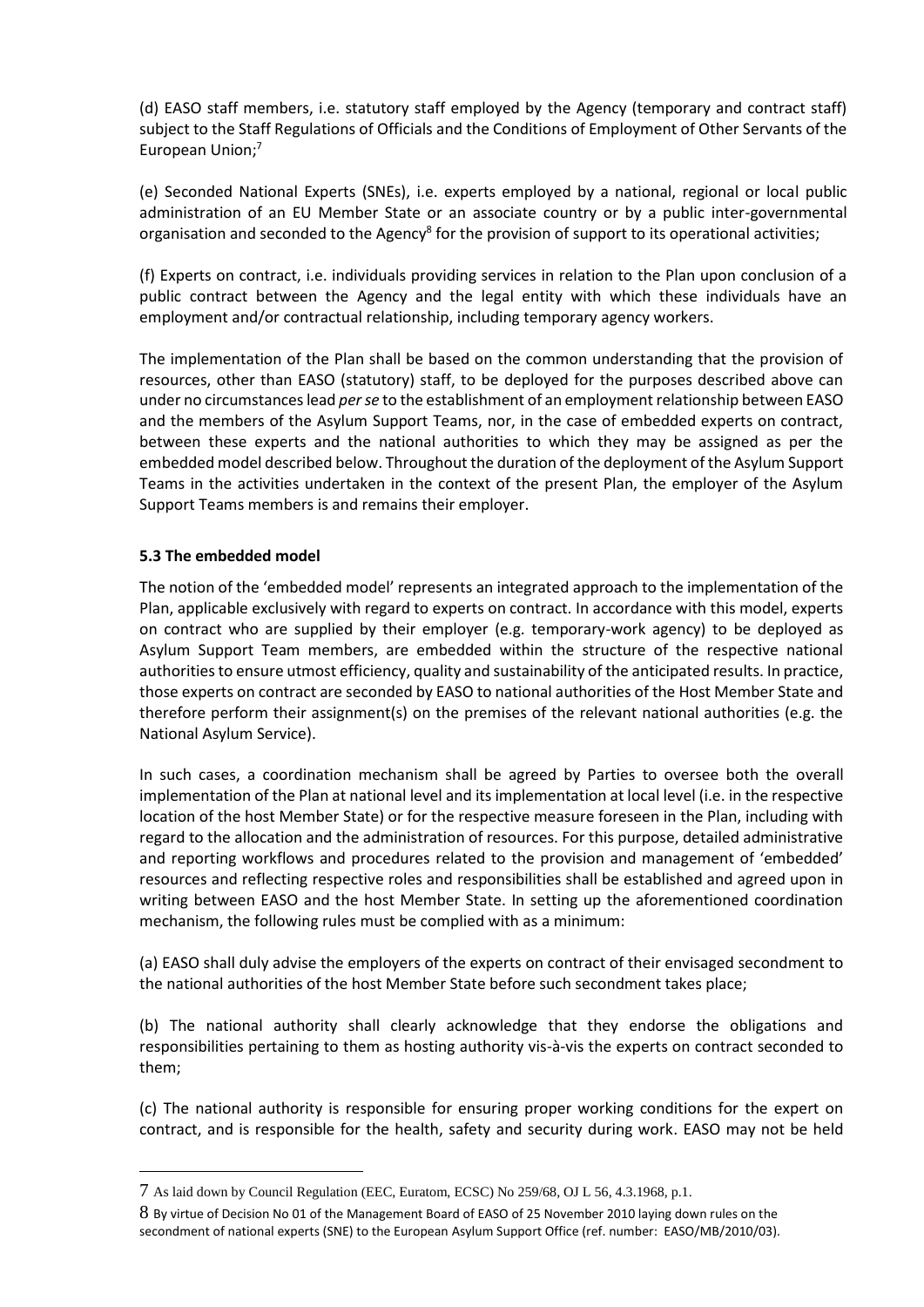liable for any breach in the Health and Safety rules that might occur in the premises of the national authorities and/or under the supervision of the national authorities.

## Secondment of temporary agency workers to the Cyprus national authorities

Temporary Agency Work (TAW) Law of 2012 (n. 174/2012) (hereafter, the "TAW Law") transposed Directive 2008/104/EC of the European Parliament and of the Council of 19 November 2008 on temporary agency work.

In respect of the temporary agency workers seconded by EASO (as part of an Asylum Support Team) to the national authorities, embedded within the structure of the respective national authorities, the following responsibilities of the user undertaking, as laid down in the TAW Law, are transferred to the respective national authorities:

- The temporary agency workers shall be under the management and supervision of the national authorities in terms of daily tasks, organization of work, implementation of objectives, etc. for the attainment of agreed Plan deliverables;
- The national authorities shall comply with all the health and safety obligations set forth by the law for its own employees (Article 18(2) TAW Law), and are responsible for all the prevention and protection obligations relating to the specific working place where the working activity is performed. In this respect, the general legal framework with regard to health and safety in the workplace in Cyprus is provided by Law No. (89(I)/1996);
- In case of accidents at work or illness due to the national authorities' breach of health and safety obligations, the national authorities will be considered liable.

# **5.4 Civil and criminal liability of members of the Asylum Support Team**

Articles 21 and 22 of the EASO Founding Regulation will be applicable to all the members of the Asylum Support Team operating in the Host Member State.

Where Articles 21 and 22 of the EASO Founding Regulation shall apply directly to Member State experts, they shall apply *mutatis mutandis* to the other categories of resources made available for the Asylum Support Team as referenced in Section 5.2. of the Plan.

#### **5.5 Acceptance of Deliverables**

EASO shall ensure quality control of agreed deliverables. Where applicable, steps shall be taken to document the Host Member State's formal acceptance of deliverables.

# **5.6 Conditions for Deployment**

General rules and conditions for Asylum Support Teams' deployment as well as special instructions for Asylum Support Team members (including databases that they are authorised to consult and the equipment that they may carry in the Host Member State and practical information concerning location of deployment and related workflows) are published on the following platforms, which the experts/Asylum Support Team members are obliged to consult:

- EASO Asylum Intervention Pool's National Contact Point platform (EASO AIP NCP);
- EASO Asylum Intervention Pool System (EAIPS);
- EASO country-specific online platforms. These platforms are made available to members of ASTs upon their deployment, allowing for preparation for deployment (in case of MS national experts) and daily implementation of their tasks;
- Relevant thematic pages of the EASO IDS concerning the asylum and reception system of the Host Member State, including information on relevant practices, legislation, case law and statistical background. The host Member State shall contribute to information concerning the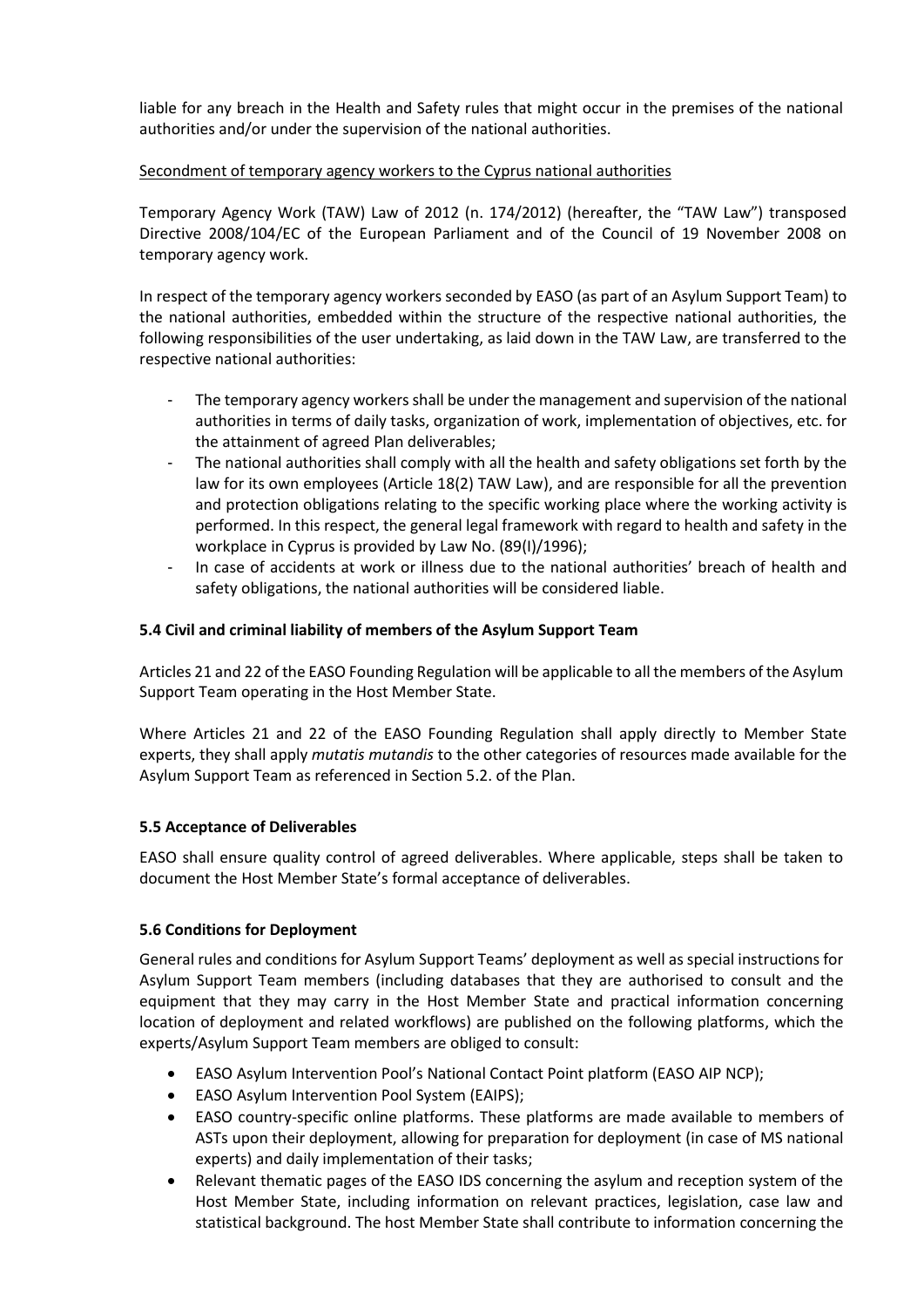asylum and reception system of the Host Member State, including information on relevant practices, legislation, case law and statistical background.

The Host Member State and EASO will provide experts with information on the general state of play with regard to the procedure for international protection and reception system in the Host Member State and specific information about the state of play of the deliverables as necessary for the specific measures on a continuous basis. Specific Asylum Support Team deployment details are provided under each measure, where applicable.

#### **5.7 Organisational and Operational Pre-Conditions**

Every effort shall be made by the different parties to provide a suitable working place for the expert(s) participating in the activities to implement the Plan.

EASO will provide the technical equipment required for the work of the Asylum Support Teams and will reimburse costs incurred by persons participating in the activities, according to the applicable EASO rules.

The Host Member State shall grant appropriate access rights for the Asylum Support Team members to all relevant databases and commits to provide the Asylum Support Teams with the required information and data in the context of this Plan.

The Host Member State and EASO shall designate an overall Plan Coordinator, as well as a specific Measure Coordinator for each measure stipulated in the Plan.

As far as operationally feasible, and where relevant, the working files shall be made available by the Host Member State in English (unless otherwise agreed).

Minimum working and security conditions are considered as organisational pre-conditions.

The Host Member State shall provide EASO with information on the implementation of the Plan through timely input to the Early warning and Preparedness System and the delivery of tailored information on the execution of measures agreed in the Plan.

A joint Steering group will be established by EASO and CAS to oversee the implementation of the Measures within the Operating Plan. TORs will be agreed and adopted prior to implementation of this Operating Plan.

#### **5.8 Communication**

The Executive Director shall designate the Union Contact Point under Article 20 of the EASO Regulation, who acts as an interface between EASO, the Host Member State, and the Asylum Support Team members. The Union Contact Point provides assistance, on behalf of EASO, on all issues relating to the conditions of deployment of the Asylum Support Teams, monitors the correct implementation of the Plan, and reports to EASO on all aspects of Asylum Support Teams' deployment.

Further, at the end of their deployment, Asylum Support Team members will provide a Final Report to EASO using the template available on the EAIPS platform. Feedback from the deployed Asylum Support Team members shall be gathered on the completion of their deployment and prior to reimbursement of expenses.

During the implementation of this Plan, experts as well as other personnel deployed as part of Asylum Support Teams will be briefed regularly on current situational and operational developments to address challenges and identify improvements.

Particular attention shall be paid to the need to continuously develop, improve, and make available EASO support tools. Should such need be identified or changed during the plan implementation, it shall be communicated to EASO for further consideration.

The Host Member State and the Union Contact Point will manage the exchange of information concerning the tasks under the Plan.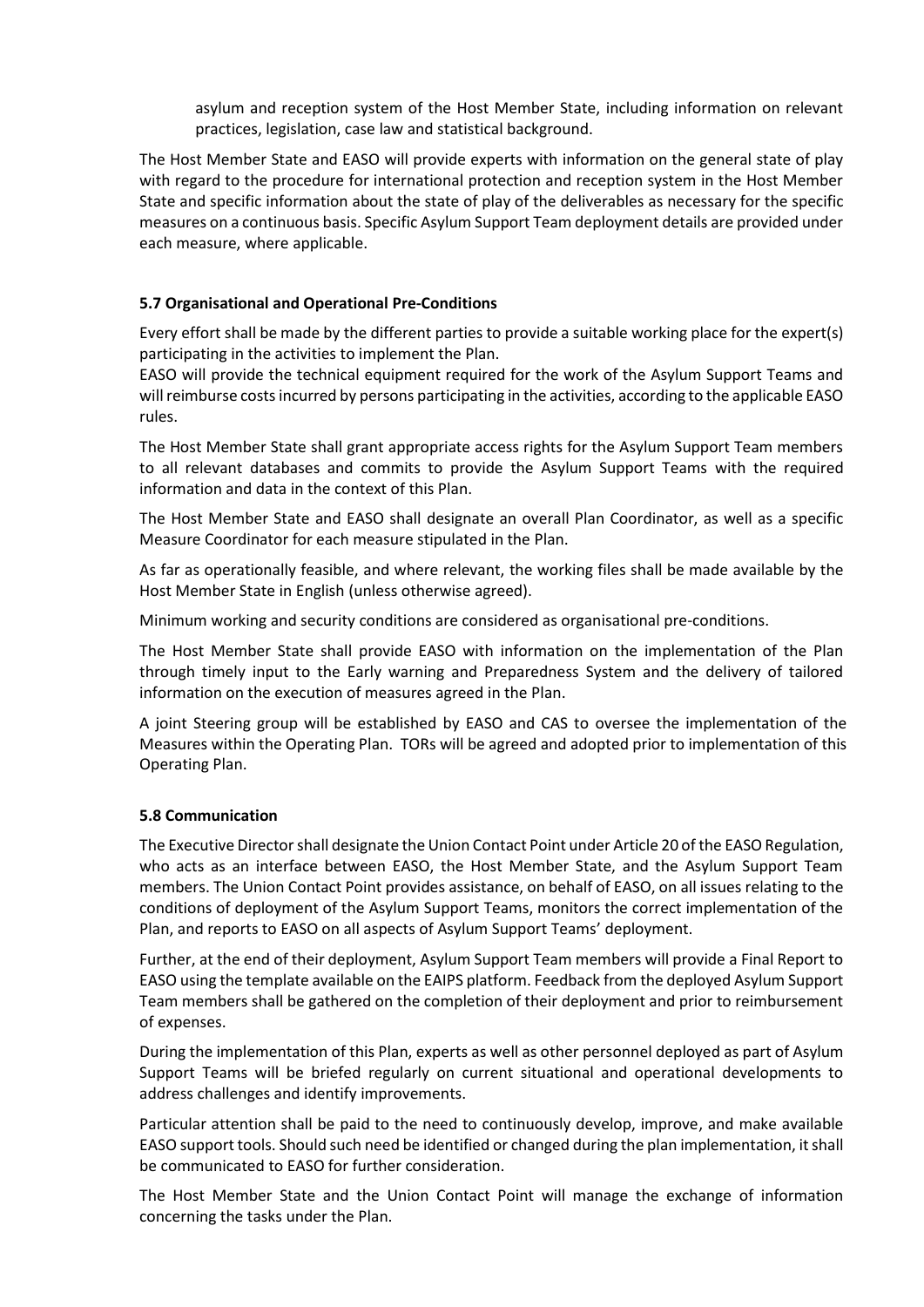EASO will maintain close cooperation and communication with the relevant stakeholders. EASO will also provide information to its partners (i.e. the European Commission, concerned EU Agencies, and international organisations) about the operational activities, as appropriate and in line with EASO transparency and communication policies. The timing and content of communication with the media shall be agreed upon between EASO and the Host Member State.

Where relevant the two parties will facilitate media coverage to ensure a wider dissemination and visibility of results.

#### **5.9 Incident reporting**

Participants in EASO activities who have reason to believe that a violation of the Code of Conduct has occurred or is about to occur, are obliged to report the matter to the Executive Director of EASO and to the Host Member State Coordinator for the Plan via the appropriate channel: [operations@easo.europa.eu](mailto:channel:%20%20%20operations@easo.europa.eu).

Any incidents that may occur during the deployment of an expert in the Asylum Support Teams shall be reported through the same channel.

#### **5.10 Monitoring and Evaluation Framework**

EASO is implementing a structured Monitoring and Evaluation (M&E) methodology allowing evidencebased measurement of progress, corrective action-taking and reflective reviews. In terms of monitoring, EASO is making use of a number of tools developed in order to collect input from the implementation of the Plan and to guarantee feedback in real time.

Periodic or mid-term and final evaluations can be carried out in order to take stock of lessons learned and good practices. The evaluation(s) will be delivered within the European Commission's methodological guidelines for evaluations. They may be performed externally through engagement of evaluation specialist(s) or by EASO internally.

Monitoring and evaluation findings, as applicable, shall be shared with the Host Member State and communicated to the EASO governance structure (e.g. Management Board members and National Contact Points).

#### **6.0 SECURITY**

EASO should apply the security principles of the Commission's security rules. Commission Decision 443/2013 on the security in the Commission defines, that security shall be based on the principles of legality, transparency, proportionality, and accountability.

The safety and security of persons participating in EASO activities under the plan are under the overall legal framework of the host Member State and shall be provided by the respective authorities legally responsible and accountable for the public order and security on the territory of that Member State.

EASO will endeavor to support the identification of required security measures and the implementation of those that are under its remit, both legally and functionally, in close cooperation with the MS security responsible.

To that end:

- Standard security and safety requirements, identified herewith, should apply as a general rule;
- Specific security and safety requirements for the specific plan, shall be identified jointly by EASO and the host Member State security responsible;
- The safety and security measures shall be identified jointly on a basis of field assessment visits.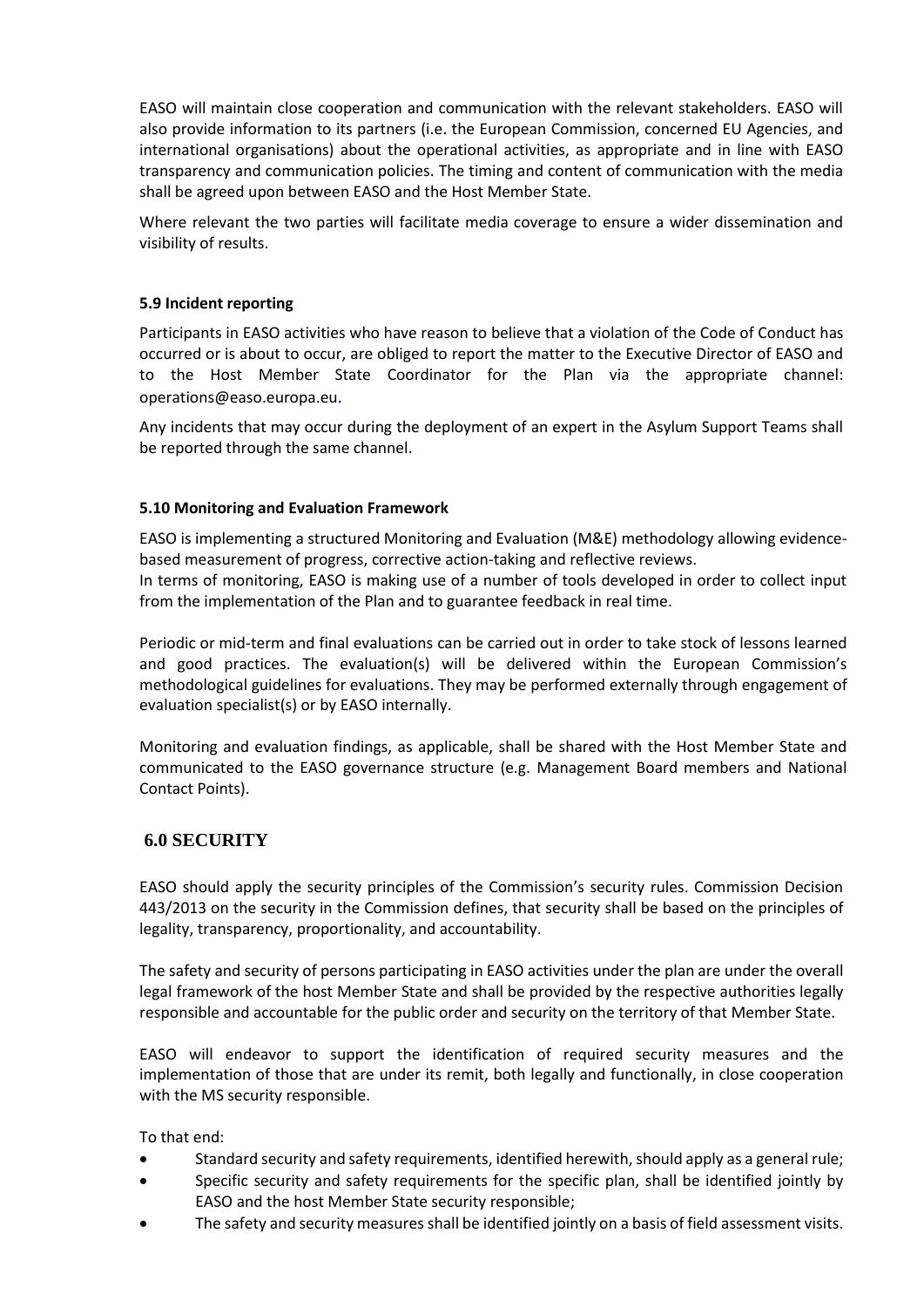#### **6.1 Standard security requirements**

The standard security requirements are rather pertaining to elements to be present in the implementation of the plan, not to minimum security standards:

- Both the host Member state on one side and EASO on the other shall appoint a named security responsible, acting as a single point of contact for security matters for the operation, both at central and local level.
- The host Member State should ensure that the working conditions for the performance of the activities under the Plan are compliant with the national occupational health and safety norms and regulations;
- A pre-deployment briefing programme, drafted in close cooperation with the respective national authorities, focusing both on general security rules and awareness, as well as on specific security aspects for each deployment will be provided. With regards of the decentralised nature of deployments, using e-learning and other distance-based training techniques should be considered.
- Emergency (evacuation) plan. Certain operational environments require that staff shall have a clear guidance and training on how to evacuate quickly in case of emergencies. In a more general context, there could be a need to evacuate from the operational area as well. A security responsible should maintain updated information on the availability of evacuation plans and routes.
- Communication tools. As considered relevant by the EASO Security sector, EASO operational staff should have access to independent radio communication equipment. If possible to the equipment should be interoperable with the local law enforcement in charge of the security of the operation.
- Security of information-sensitive non-classified and classified information should be protected adequately. EASO security responsible should be involved in supporting the proper classification of relevant information.
- Security of IT and communication equipment. EASO IT equipment is adequately prepared to protect the information level it has been foreseen to process.
- Personal security behavior should be included in the pre-deployment training, led by operational teams, and performed for the experts during the first days of arrival to the operational area. This may refer to the EASO code of conduct as well.
- Reporting security incidents from the operational area to the EASO HQ is essential to ensure an overview of the overall security management is maintained.

# **6.2 Specific security requirements**

Specific security and safety requirements for the implementation of the Plan shall be defined on the basis of a pre-deployment security assessment visit with the aim of identification of specific potential risks, identification of mitigation measures and communication of those measures to the MS and involved stakeholders, prior to the deployment.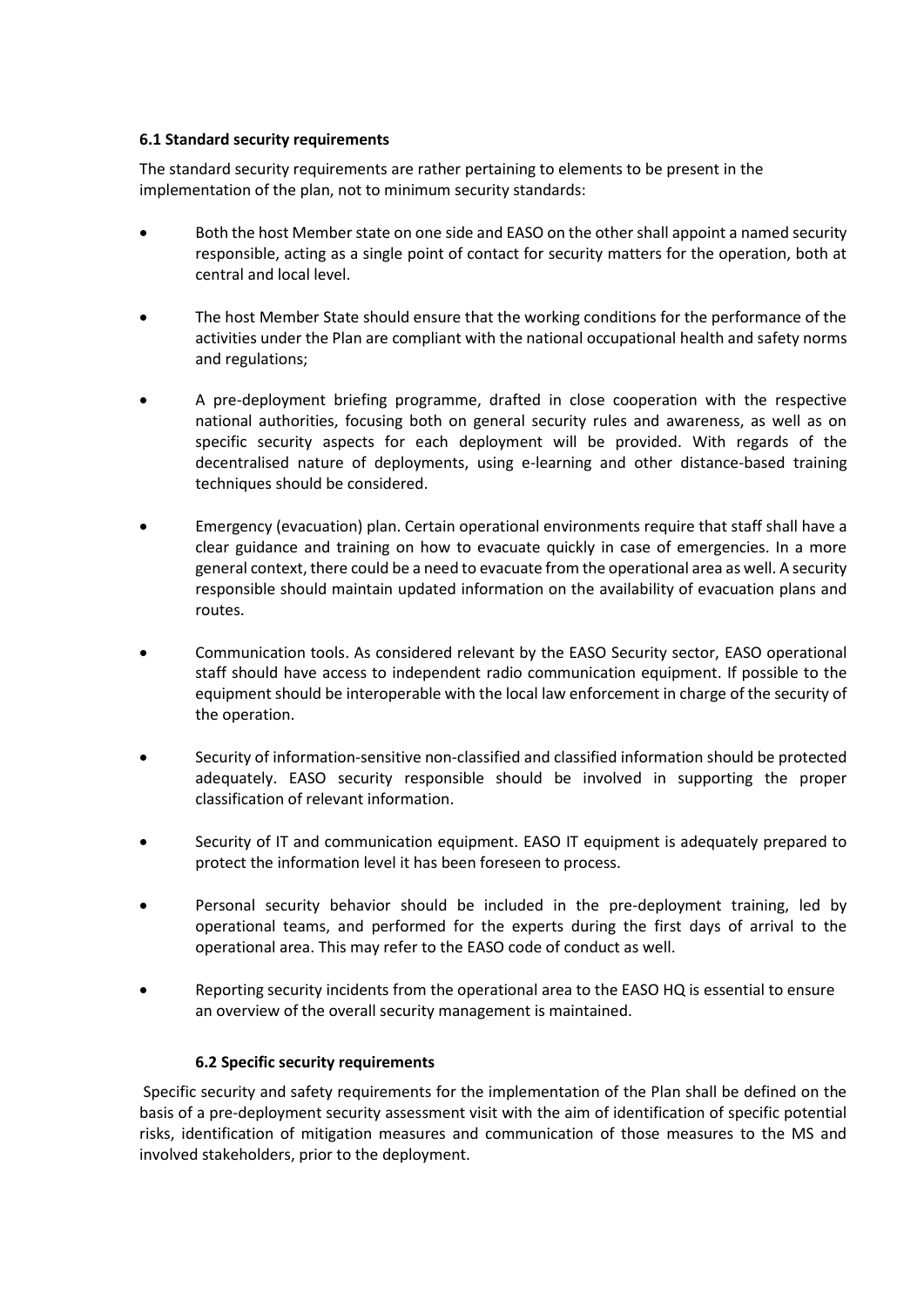## **6.3 Suspension of operational activities on security and safety grounds**

EASO reserves the right to suspend operational activities on the basis of current risk assessment, while keeping informed the host Member State on the findings and identified mitigating measures required for resumption**.**

# **7.0 SPECIFIC PROVISIONS**

## **7.1 Cooperation with the European Commission**

All activities under this Plan will be closely coordinated with the Host Member State and in close cooperation with the European Commission. When relevant, EASO will participate in coordination meetings throughout the duration of the Plan, involving national authorities, the Commission and other EU agencies active on the ground.

## **7.2 Cooperation with UNHCR**

In accordance with Article 50 of the EASO Regulation, EASO aims at a coherent and complementary continuation of the fruitful cooperation with UNHCR. The Union Contact Point will liaise with the UNHCR office in the Host Member State for a continuous cooperation and coordination of practical activities agreed with the Host Member State under the current Plan.

## **7.3 Cooperation with IOM**

In accordance with Article 52 of the EASO Regulation, in July 2019 EASO signed a working arrangement with IOM to establish a cooperation framework covering the relevant areas of common work and interest setting objectives and principles of such cooperation. Therefore, the Union Contact Point will liaise with the IOM office in the Host Member State for a continuous cooperation and coordination of practical activities agreed with the Host Member State under the current Plan and in accordance with the working arrangement.

# **8.0 MEASURES**

**Measure CY1: Improved quality of the asylum registration system and access to the asylum procedure in Cyprus - particularly in Pournara First Reception Centre, on irregular entries and in line with the jointly developed SOPs applicable to the centre.**

#### **Measure Outcome**

The access to asylum procedure and the asylum registration system is compliant with CEAS and is implemented as per agreed SOPs, particularly in 'Pournara' First Reception Centre.

#### **Measure Indicators and Targets**

**Indicator 1.1**: Capacity of Aliens and Immigration Service of the Police to manage the asylum registration system and access to asylum system, mainly for irregular entries, is strengthened and gradual ownership of the process is achieved.

**Target 1.1.1:** 70% of all asylum registrations for irregular entries are processed by EASO in 'Pournara' First Reception Centre by the end of year

**Target 1.1.2:** A strategy providing for sustainable national ownership of the asylum registration process is developed by the end of 2021

**Indicator 1.2**: Applications for international protection are registered, according to SOPs focusing on vulnerability screening, Dublin questionnaire completion and interpretation services availability

**Target 1.2.1:** Standard Operating Procedures (SOPs) for asylum registration will be harmonised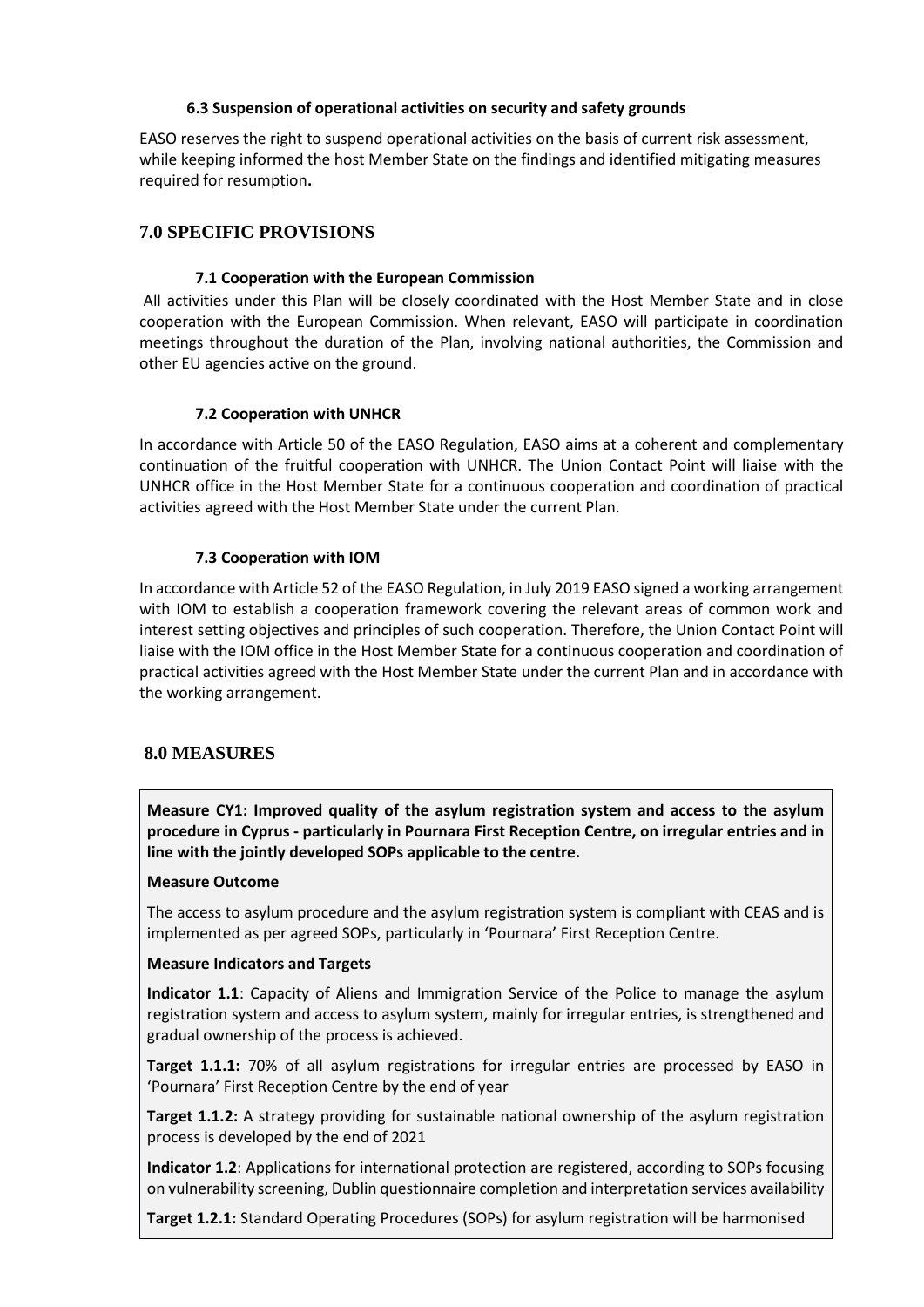| locations                      | Target 1.2.2: Asylum registrations are conducted according to harmonised SOPs in EASO supported                                                                                                                                                                                                                                                                                                                                                                               |
|--------------------------------|-------------------------------------------------------------------------------------------------------------------------------------------------------------------------------------------------------------------------------------------------------------------------------------------------------------------------------------------------------------------------------------------------------------------------------------------------------------------------------|
| <b>Responsible Authorities</b> | Ministry of interior, Asylum Service, Aliens and Immigration Service<br>of the Police (AISP)                                                                                                                                                                                                                                                                                                                                                                                  |
| <b>Preconditions</b>           | Workstations and equipment available in 'Pournara' First<br>Reception Centre and in the AISP Stations<br>Agreement on<br>the<br>implementation<br>of standardised<br>workflows/SOPs<br>Regular data exchange to improve follow-up and monitoring<br>Agreement on capacity building activities in place to AISP<br>personnel to ensure the institutional sustainability of access to<br>asylum and registration, following CEAS standards.                                     |
| <b>Outputs</b>                 | Output 1. Asylum registrations with a focus on irregular entries<br>conducted                                                                                                                                                                                                                                                                                                                                                                                                 |
|                                | Output 2. Agreed SOPs and harmonised workflow implemented                                                                                                                                                                                                                                                                                                                                                                                                                     |
|                                | Output 3. Tools for early identification and referral of vulnerable<br>applicants rolled out                                                                                                                                                                                                                                                                                                                                                                                  |
|                                | Output 4. Information provision sessions on the full asylum procedure<br>are delivered timely in 'Pournara' First Reception Centre                                                                                                                                                                                                                                                                                                                                            |
|                                | Output 5. Quality assurance tool for ensuring quality registration<br>developed                                                                                                                                                                                                                                                                                                                                                                                               |
|                                | Output 6. Capacity building activities to the Aliens and Immigration<br>Service of the Police provided                                                                                                                                                                                                                                                                                                                                                                        |
|                                | Output 7. Remote working modalities tested and established                                                                                                                                                                                                                                                                                                                                                                                                                    |
| Description of the<br>actions  | As of 2021, the 'Pournara' First Reception Centre should be fully<br>operational as the main hub for all irregular entries in the country in<br>line with the already applicable SOPs. This will be the primary focus for<br>EASO's work in access to asylum and asylum registration procedure.<br>EASO in addition will maintain the necessary flexibility to support the<br>national authorities where new or increased needs arise.                                        |
|                                | EASO aims to strengthen its coordination and working relations with<br>the Aliens and Immigration Service of the Police (AISP), ensuring that<br>harmonised registration SOPs are agreed and implemented in a timely<br>and coherent manner in 'Pournara' and throughout the AISP offices in<br>the country.                                                                                                                                                                  |
|                                | Additional efforts will be undertaken in order to replicate and<br>strengthen best practices in relation to quality standards, flow<br>management and information provision in 'Pournara' First Reception<br>Centre and other locations where EASO will be operating. Increased<br>focus will be devoted to vulnerability screening in terms of the access<br>to asylum procedure phase in order to ensure a timely and adequate<br>response to vulnerable applicants' needs. |
|                                | Moreover, in order to improve our working practices (i.e. remote<br>interpretation) and our capacity to adapt to an unpredictable<br>environment (i.e. COVID-19 pandemic), specific modalities to allow for<br>remote working will be developed, tested and implemented.                                                                                                                                                                                                      |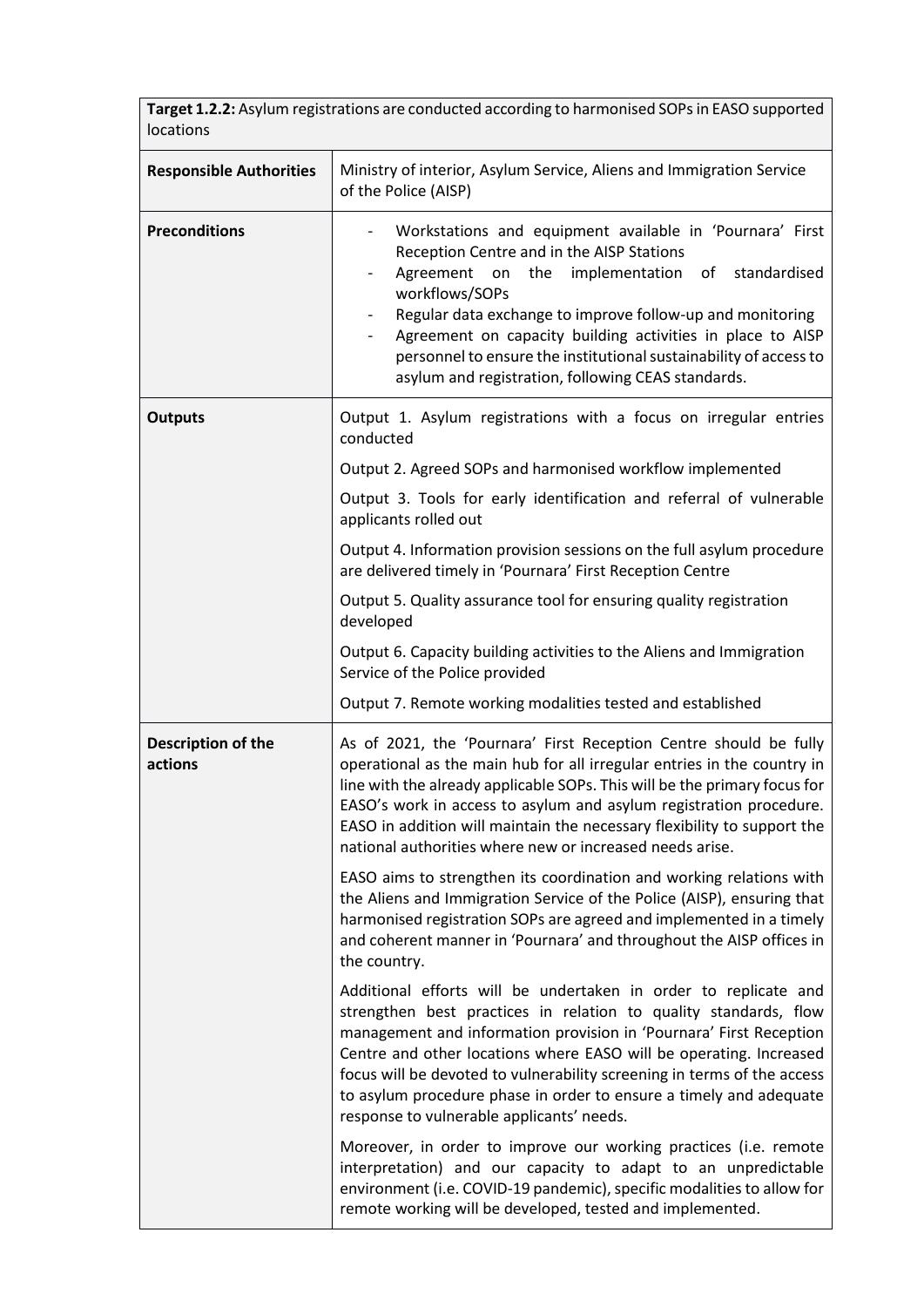| <b>Inputs</b> | Deployments                                                                                                                                                                                                                                                                                                                                                                                                                                                                                                                                                                                                                                        |
|---------------|----------------------------------------------------------------------------------------------------------------------------------------------------------------------------------------------------------------------------------------------------------------------------------------------------------------------------------------------------------------------------------------------------------------------------------------------------------------------------------------------------------------------------------------------------------------------------------------------------------------------------------------------------|
|               | 1 MS Expert for flow management for 'Pournara' First Reception<br>$\bullet$<br>Centre<br>1 Asylum Registration Team Leader focusing on irregular entries<br>$\bullet$<br>9 Asylum Registration Assistants focusing on irregular entries<br>$\bullet$<br>2 Info Providers for 'Pournara' First Reception Centre<br>$\bullet$<br>3 Vulnerability Officers for 'Pournara' First Reception Centre<br>$\bullet$<br>1 Quality Officer (50%)<br>$\bullet$<br>1 Training Support Officer (25%)<br>$\bullet$<br>1 Security Support Officer for information provision<br>$\bullet$<br>13 Interpreters (depending on inflow nationalities needs)<br>$\bullet$ |
|               | <b>Training</b>                                                                                                                                                                                                                                                                                                                                                                                                                                                                                                                                                                                                                                    |
|               | Induction training and workshops for new Registration Assistants<br>$\bullet$<br>Training for new Registration Assistants on the EASO module on<br>$\bullet$<br>Registrations of applicants for international protection<br>Training for new Registration Assistants and Vulnerability officers<br>on Communication and Provision of Information to asylum<br>seekers<br>Training for Registration Assistants on the identification of<br>potential Dublin cases                                                                                                                                                                                   |
|               | Training for interpreters on the EASO Interpreting in the Asylum<br>$\bullet$<br>Context                                                                                                                                                                                                                                                                                                                                                                                                                                                                                                                                                           |
|               | EASO may offer additional training on the basis of needs and<br>availability of resources                                                                                                                                                                                                                                                                                                                                                                                                                                                                                                                                                          |
|               | Equipment                                                                                                                                                                                                                                                                                                                                                                                                                                                                                                                                                                                                                                          |
|               | Equipment, material and operational support, including works,<br>services, communication/promotional materials, infrastructure<br>items, IT equipment, office supplies and printing provided where<br>required for the joint EASO and national authorities' activities.                                                                                                                                                                                                                                                                                                                                                                            |

**Measure CY2: Cyprus strengthens the implementation of CEAS reception conditions within the framework of an integrated reception model**

**Measure Outcome: Reception conditions are in line with CEAS standards and form an integral part of a comprehensive national reception strategy in line with the jointly agreed action plan on migration management**

**Measure Indicators and Targets**

**Indicator 2.1**: In close consultation with the Commission, an integrated comprehensive national reception strategy is developed and agreed with CAS including a strategy for harmonised data collection

**Target 2.1:** A national reception strategy is adopted by authorities by end of Q2 2021

**Indicator 2.2:** Kofinou best practices (i.e. social work, info provision, reception support) are consolidated and implemented across the reception system, where relevant.

**Target 2.2:** EASO best practices have reached 100% of targeted residents (assigned to EASO) of Kofinou and in other reception locations where relevant.

| <b>Responsible authorities</b> | Ministry of Interior (Asylum Service); Ministry of Labour, Welfare and |
|--------------------------------|------------------------------------------------------------------------|
|                                | Social Insurance; Ministry of Health                                   |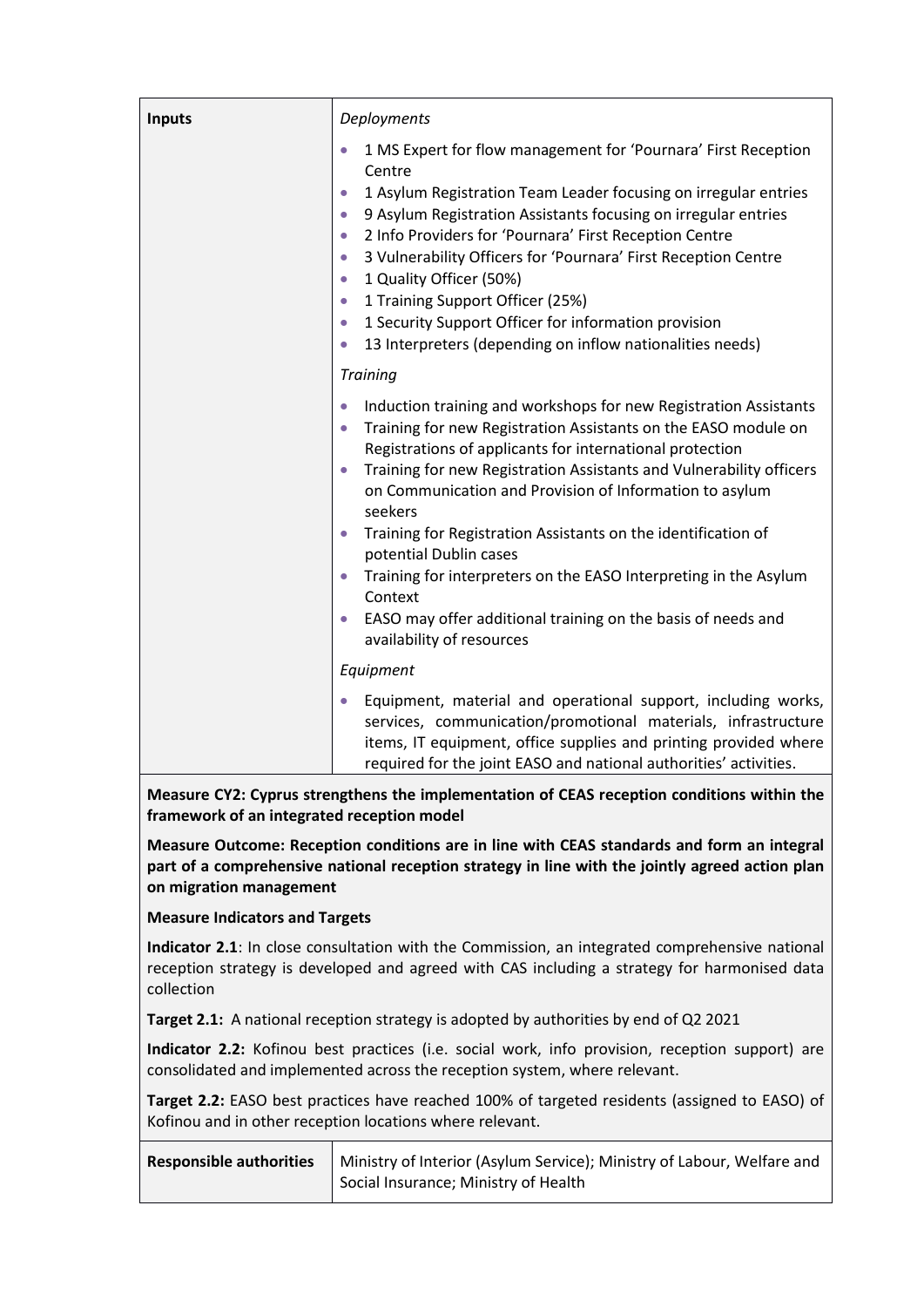| <b>Preconditions</b>          | Safety and security of working environment is provided<br>Caring and medical personnel available for residents<br>Regular and comprehensive data exchange on reception<br>$\overline{\phantom{0}}$<br>Regular coordination meetings at a central and field level                                                                                                                                     |
|-------------------------------|------------------------------------------------------------------------------------------------------------------------------------------------------------------------------------------------------------------------------------------------------------------------------------------------------------------------------------------------------------------------------------------------------|
| <b>Outputs</b>                | Output 1. Enhanced capacity for structure, establishment and<br>management of a national reception strategy and system                                                                                                                                                                                                                                                                               |
|                               | Output 2. Establishment of a central mechanism (and related<br>information services) for access to reception services and facilities                                                                                                                                                                                                                                                                 |
|                               | Output 3. Structured and integrated data collection and reporting<br>system on reception                                                                                                                                                                                                                                                                                                             |
|                               | Output 4. Effective central and local coordination and referral<br>mechanisms with stakeholders developed and in place                                                                                                                                                                                                                                                                               |
|                               | Output 5. Effective monitoring of reception conditions based on<br>European Standards (EASO monitoring tool)                                                                                                                                                                                                                                                                                         |
|                               | Output 6. Consolidated and improved social work based and reception<br>support activities with increased focus on quality and capacity building                                                                                                                                                                                                                                                      |
|                               | Output 7. Systemised information provision on access to the asylum<br>system and reception services provided across the reception centres                                                                                                                                                                                                                                                            |
|                               | Output 8. Prioritisation of needs of vulnerable applicants across the<br>reception system                                                                                                                                                                                                                                                                                                            |
|                               | Output 9. Established a fully functional Safe Zone where vulnerable<br>persons could be accommodated during the first registration<br>procedure in the 'Pournara' First Reception Centre                                                                                                                                                                                                             |
| Description of the<br>actions | Kofinou Reception Centre has been supported by an EASO team of<br>social workers, reception support officers (including MS Experts),<br>interpreters, and a reception coordination officer since early 2019.                                                                                                                                                                                         |
|                               | Throughout 2020, this<br>engagement has led to<br>significant<br>improvements on the quality of the reception conditions at the centre,<br>especially on individual case management, information provision<br>mainly targeting new arrivals, vulnerability identification and referral<br>and, overall, on the reception support provided.                                                           |
|                               | Based on existing good practices, in 2021 consolidation and expansion<br>of the current reception support in 'Kofinou' Reception Centre will be<br>prioritised along with the development of an overarching and<br>integrated comprehensive National Reception strategy, in close<br>consultation with CAS, the concerned ministry and the Commission,<br>engaging all actors involved in reception. |
|                               | The methodology adopted in Kofinou, will be applied also at the Safe<br>Zone for vulnerable groups in 'Pournara' First Reception Centre which<br>should also be fully operational as of Q1 of 2021.                                                                                                                                                                                                  |
|                               | Additionally, further efforts will be devoted to the strengthening and<br>implementation of the overall reception coordination mechanisms, at<br>and between central and local level, among different stakeholders<br>engaged in reception activities, with the aim of consolidating and<br>harmonising workflows and establishing SOPs in the reception system.                                     |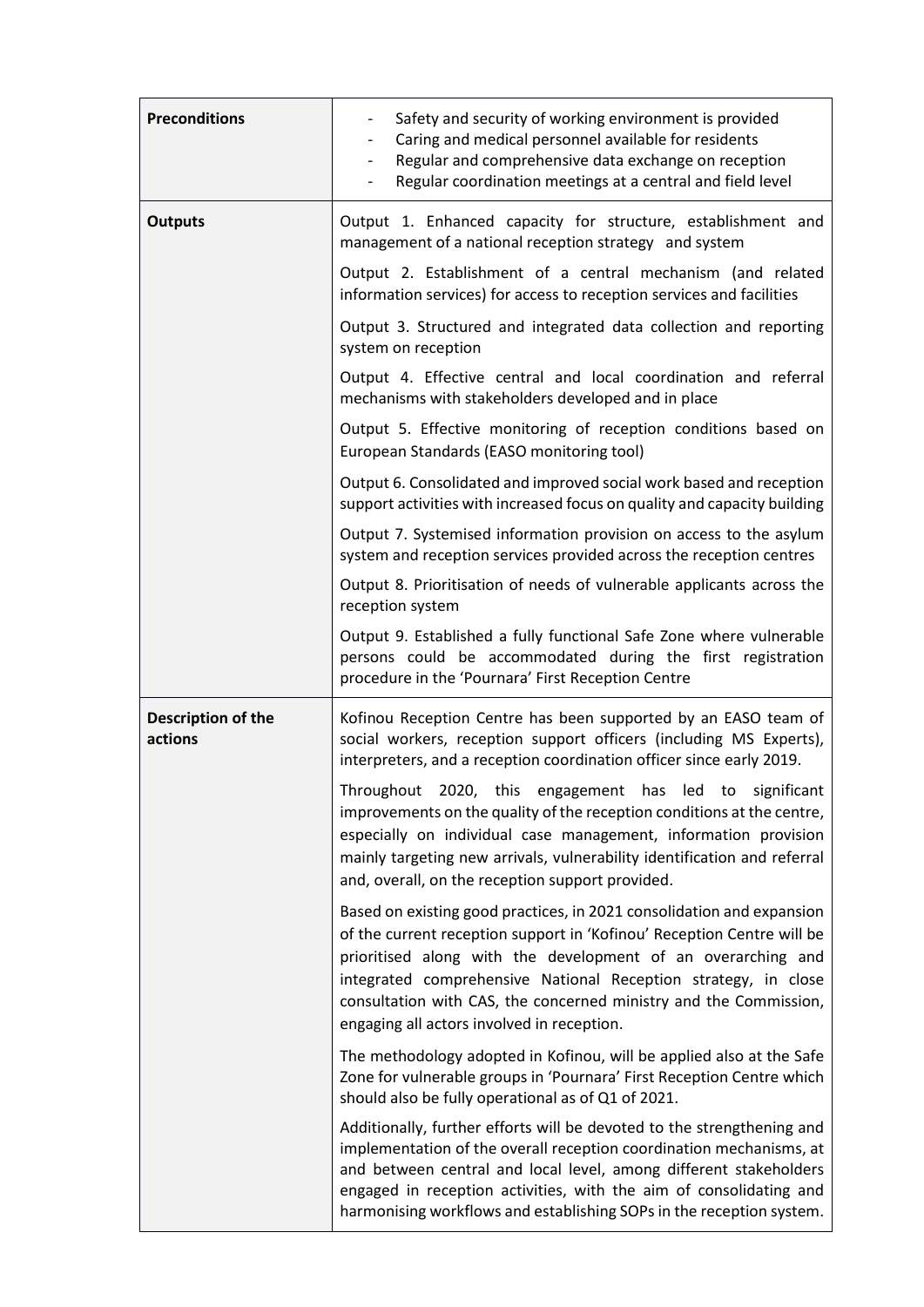| <b>Inputs</b> | Deployment                                                                                                                                                                                                                                                                                                                                                                                                                                                                                           |  |
|---------------|------------------------------------------------------------------------------------------------------------------------------------------------------------------------------------------------------------------------------------------------------------------------------------------------------------------------------------------------------------------------------------------------------------------------------------------------------------------------------------------------------|--|
|               | 2 MS Experts/Consultants for CAS central level for reception<br>$\bullet$<br>strategy<br>2 MS Experts<br>$\bullet$<br>2 Team Leaders<br>$\bullet$<br>6 Social Workers<br>$\bullet$<br>6 Reception Support Officers<br>$\bullet$<br>1 Quality Officer (50%)<br>$\bullet$<br>1 Training Support Officer (100%)<br>$\bullet$<br>1 Operations Assistant<br>$\bullet$<br>1 IT Support Officer<br>$\bullet$<br>2 Security Support Officers<br>$\bullet$<br>10 Interpreters<br>$\bullet$<br><b>Training</b> |  |
|               | Induction training for new staff<br>$\bullet$<br>Training (Reception module, Communication and provision of<br>$\bullet$<br>information to asylum seekers, Reception of Vulnerable Persons)<br>for dedicated staff, according to training needs<br>Training for interpreters in the EASO module on Interpreting in<br>the Asylum Context<br>EASO may offer additional training on the basis of needs and<br>availability of resources<br>Equipment                                                   |  |
|               | Equipment, material and operational support, including works,<br>$\bullet$<br>services, communication/promotional materials, infrastructure<br>items, IT equipment, office supplies and printing provided where<br>required for the joint EASO and national authorities' activities                                                                                                                                                                                                                  |  |

**Measure CY3: Support the asylum system to efficiently and effectively process first instance applications**

**Measure Outcome: Efficiency, effectiveness, and quality of the first instance asylum processing is improved to reduce the backlog** 

**Measure Indicators and Targets**

**Indicator 3.1:** Reduction of first instance backlog

**Target 3.1:** 5,000 recommendations drafted

**Indicator 3.2:** Established first line and second line harmonised quality support in first instance

**Target 3.2:** Both lines are established by end of the year and embedded in CAS

**Indicator 3.3:** First instance files sent by CAS to EASO are digitalised

**Target 3.3:** 30% by Q2 2021/100% by Q4 2021

| <b>Responsible Authorities</b> | Ministry of Interior, Asylum Service                                                                                                                                                                                                                                               |
|--------------------------------|------------------------------------------------------------------------------------------------------------------------------------------------------------------------------------------------------------------------------------------------------------------------------------|
| <b>Preconditions</b>           | Absorption capacity within CAS for the increased support for<br>backlog reduction<br>Regular and comprehensive data exchange<br>Regular and structured file management/flow on agreed<br>$\sim$ 10 $\pm$<br>timelines and nationalities<br>Regular bi-weekly coordination meetings |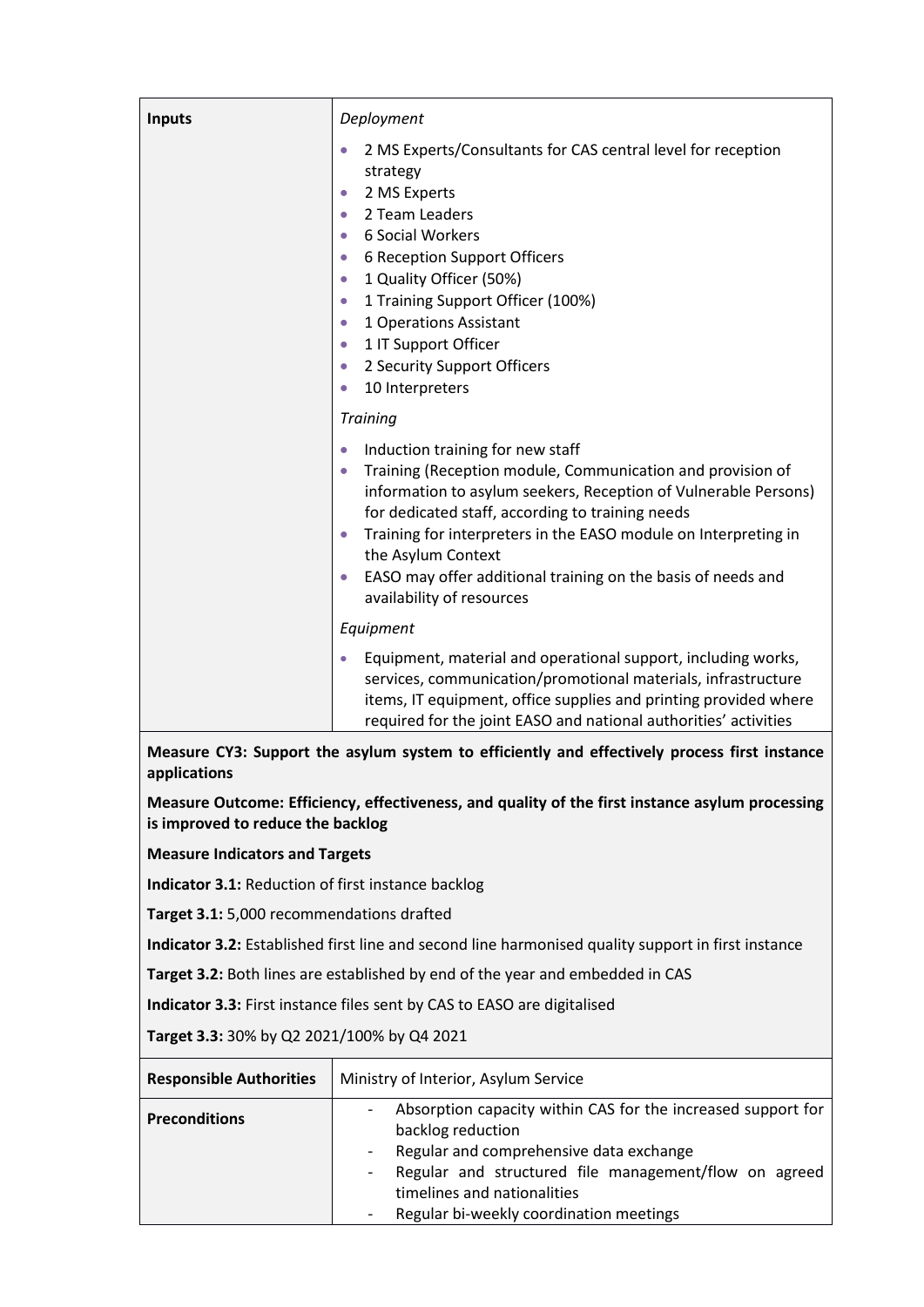|                               | Implementation of E-oasis as digitalised system connecting<br>relevant national stakeholders                                                                                                                                                                                                                                                                                                                                                                                                                                                                                                                                                                                                                                                     |
|-------------------------------|--------------------------------------------------------------------------------------------------------------------------------------------------------------------------------------------------------------------------------------------------------------------------------------------------------------------------------------------------------------------------------------------------------------------------------------------------------------------------------------------------------------------------------------------------------------------------------------------------------------------------------------------------------------------------------------------------------------------------------------------------|
| <b>Outputs</b>                | Output 1. Improved individual productivity of conducted interviews,<br>drafted recommendations and decisions                                                                                                                                                                                                                                                                                                                                                                                                                                                                                                                                                                                                                                     |
|                               | Output 2. Revised workflows and development of SOPs with a focus<br>on remote workflows                                                                                                                                                                                                                                                                                                                                                                                                                                                                                                                                                                                                                                                          |
|                               | Output 3. Operationalisation of the Asylum Examination Centre<br>adjacent to 'Pournara' First Reception Centre                                                                                                                                                                                                                                                                                                                                                                                                                                                                                                                                                                                                                                   |
|                               | Output 4. Strengthening the COI function at CAS                                                                                                                                                                                                                                                                                                                                                                                                                                                                                                                                                                                                                                                                                                  |
|                               | Output 5. Assessment of needs and support to a CAS Dublin team                                                                                                                                                                                                                                                                                                                                                                                                                                                                                                                                                                                                                                                                                   |
|                               | Output 6. Integration of a vulnerability team in CAS and harmonisation<br>of a workflow for the prioritisation of vulnerable applicants                                                                                                                                                                                                                                                                                                                                                                                                                                                                                                                                                                                                          |
|                               | Output 7. Strengthened quality team and related quality activities in<br>CAS                                                                                                                                                                                                                                                                                                                                                                                                                                                                                                                                                                                                                                                                     |
|                               | Output 8. Improved file management, with a focus on digitalisation<br>and support to a functional archiving system                                                                                                                                                                                                                                                                                                                                                                                                                                                                                                                                                                                                                               |
| Description of the<br>actions | At the end of October 2020, the number of pending applications at all<br>instances in Cyprus stood at 19,580 the vast majority of which were<br>pending at first instance. The median duration of the procedure from<br>lodging to interview ranges between one month and two years -<br>regardless of applicants' vulnerability status. During the course of<br>2020, EASO individual caseworker productivity in interviews and<br>recommendations submitted increased by 440%<br>and<br>270%<br>respectively.                                                                                                                                                                                                                                  |
|                               | In 2021, EASO aims at sustaining the achieved productivity levels and<br>reducing the backlog of pending applications. This will be achieved by<br>improving efficiency, effectiveness, and quality throughout the asylum<br>process. In this regard, the following actions are envisaged:                                                                                                                                                                                                                                                                                                                                                                                                                                                       |
|                               | a) Allocate sufficient human resources to build capacity in both EASO<br>and CAS;                                                                                                                                                                                                                                                                                                                                                                                                                                                                                                                                                                                                                                                                |
|                               | b) Revise workflows and develop SOPs, as well as strengthen CAS<br>to<br>productivity<br>of<br>unit,<br>increase<br>interviews<br>quality<br>and<br>recommendations, focussing on remote working modalities;                                                                                                                                                                                                                                                                                                                                                                                                                                                                                                                                     |
|                               | c) Supporting the operationalisation of the Asylum Examination Centre<br>adjacent to the 'Pournara' First Reception Centre;                                                                                                                                                                                                                                                                                                                                                                                                                                                                                                                                                                                                                      |
|                               | e) support the shift to digital asylum processing and filing.                                                                                                                                                                                                                                                                                                                                                                                                                                                                                                                                                                                                                                                                                    |
|                               | In 2021, it is planned to increase EASO working space capacity thanks<br>to the new EASO office in Nicosia, which will combine an operational<br>office with 25 interview rooms for the processing of asylum interviews,<br>and a Country Office for coordination and support of the operations.<br>EASO caseworkers will increase from 26 to up to 60 by mid-2021,<br>provided that the work they deliver can be absorbed by CAS in terms<br>of the volume of asylum decisions that are required. This temporary<br>increase of caseworkers is a necessary pre-condition in order to reduce<br>the existing backlog at first instance. It should ideally be matched by<br>an increase of the caseworkers in CAS with a long-term perspective of |
|                               | a sustainable national capacity to timely process asylum applications.                                                                                                                                                                                                                                                                                                                                                                                                                                                                                                                                                                                                                                                                           |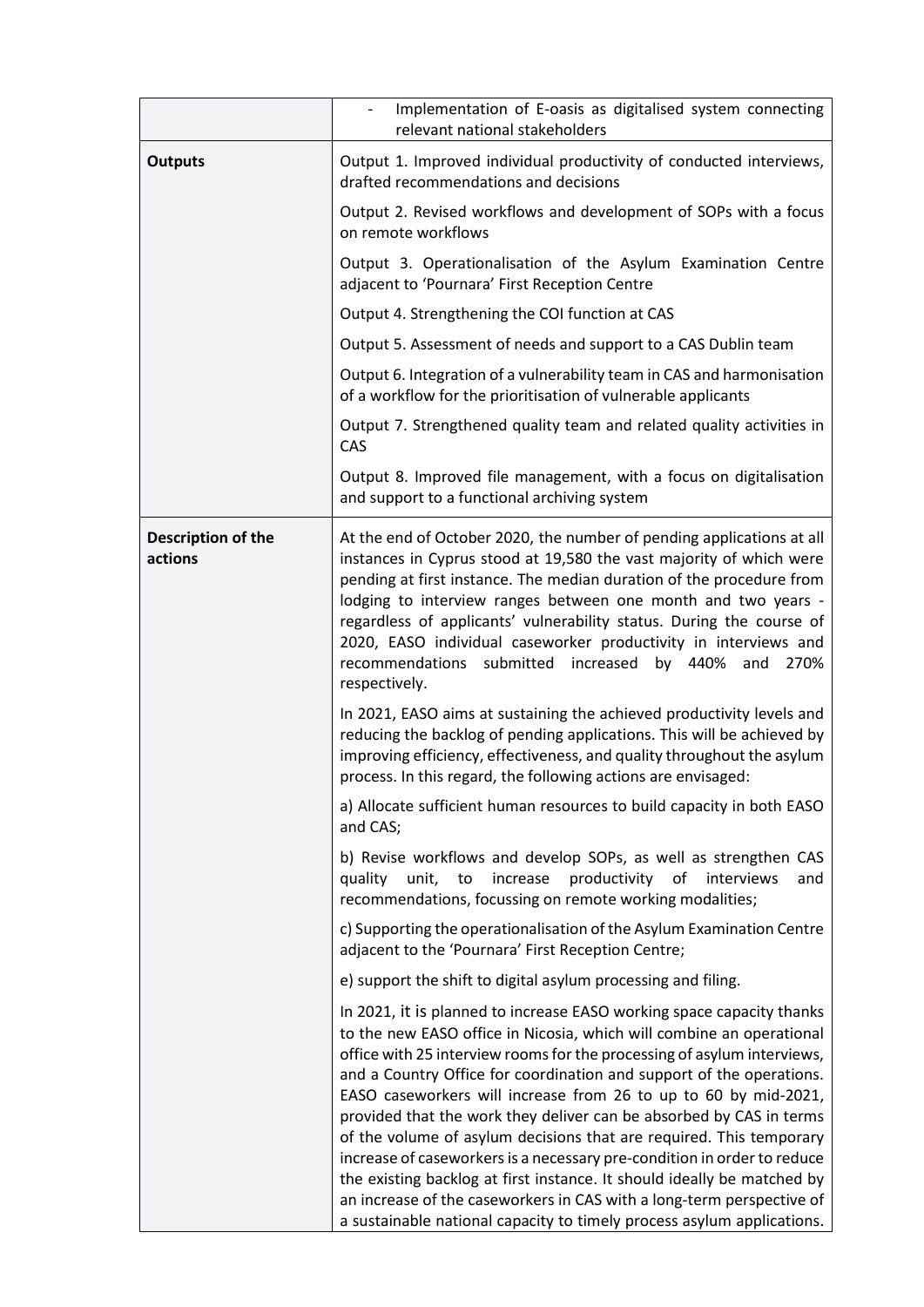|               | Finally, EASO plans to further build capacity in the Asylum Service by<br>embedding seconded personnel and expertise in quality, vulnerability,<br>Dublin and COI. Additionally, EASO will fully support the digitalisation<br>of the asylum system, file and archive management.<br>EASO and CAS will also engage in discussions for setting up a<br>temporary archive to facilitate the digitalisation of files.                                                                                                                                                                                                                                                                                                                                                                                                                                                                                                                                                                                                                                                                                                                                                                                                                                                                                                                                                                                                                                                                                                                                                                                                                                              |
|---------------|-----------------------------------------------------------------------------------------------------------------------------------------------------------------------------------------------------------------------------------------------------------------------------------------------------------------------------------------------------------------------------------------------------------------------------------------------------------------------------------------------------------------------------------------------------------------------------------------------------------------------------------------------------------------------------------------------------------------------------------------------------------------------------------------------------------------------------------------------------------------------------------------------------------------------------------------------------------------------------------------------------------------------------------------------------------------------------------------------------------------------------------------------------------------------------------------------------------------------------------------------------------------------------------------------------------------------------------------------------------------------------------------------------------------------------------------------------------------------------------------------------------------------------------------------------------------------------------------------------------------------------------------------------------------|
| <b>Inputs</b> | Deployment<br>8 MS Experts (Caseworkers)<br>$\bullet$<br>4 MS Experts (Team Leaders)<br>$\bullet$<br>1 MS Expert (COI Researcher)<br>$\bullet$<br>1 MS Expert (Dublin)<br>$\bullet$<br>4 Project Support Assistants<br>$\bullet$<br>60 Caseworkers (30 by February, 60 by May)<br>$\bullet$<br>12 Team Leaders by May<br>$\bullet$<br>3 Team Leaders to be seconded to CAS<br>$\bullet$<br>2 Dublin Officers<br>$\bullet$<br>4 Quality Officers, of which 2 seconded to CAS<br>$\bullet$<br>2 COI Researchers<br>$\bullet$<br>4 Vulnerability Officers, of which 2 seconded to CAS<br>$\bullet$<br>2 Vulnerability Assistants seconded to CAS<br>$\bullet$<br>2 Training Support Officers (150%)<br>$\bullet$<br>2 Flow Managers by May<br>$\bullet$<br>2 IT Support Officers, of which 1 seconded to CAS<br>$\bullet$<br>Up to 15 Data Entry Assistants<br>$\bullet$<br>1 Legal Officer, seconded to CAS<br>$\bullet$<br>5 Security Support Officers<br>$\bullet$<br>60 Interpreters (20 in January, 40 by April, 60 by July)<br>$\bullet$<br><b>Training</b><br>Induction training and workshops for caseworkers Training<br>caseworkers (core modules) for new EASO and CAS<br>Caseworkers<br>Training (Interviewing Vulnerable Persons, Exclusion,<br>$\bullet$<br>Managers etc.) for dedicated staff, according to training<br>needs<br>Coaching sessions for experiences caseworkers and team<br>leaders<br>Participation of CAS personnel in train-the-trainer sessions, in<br>٠<br>order to build the national pool of trainers<br>Thematic sessions on vulnerability<br>٠<br>Training for interpreters on the EASO module on Interpreting<br>$\bullet$ |
|               | in the Asylum Context EASO may offer additional training on<br>the basis of needs and availability of resources                                                                                                                                                                                                                                                                                                                                                                                                                                                                                                                                                                                                                                                                                                                                                                                                                                                                                                                                                                                                                                                                                                                                                                                                                                                                                                                                                                                                                                                                                                                                                 |
|               | Equipment<br>Equipment, material and operational support, including<br>works, services, communication/promotional materials,<br>infrastructure items, IT equipment, office supplies and<br>printing provided where required for the joint EASO and<br>national authorities' activities                                                                                                                                                                                                                                                                                                                                                                                                                                                                                                                                                                                                                                                                                                                                                                                                                                                                                                                                                                                                                                                                                                                                                                                                                                                                                                                                                                          |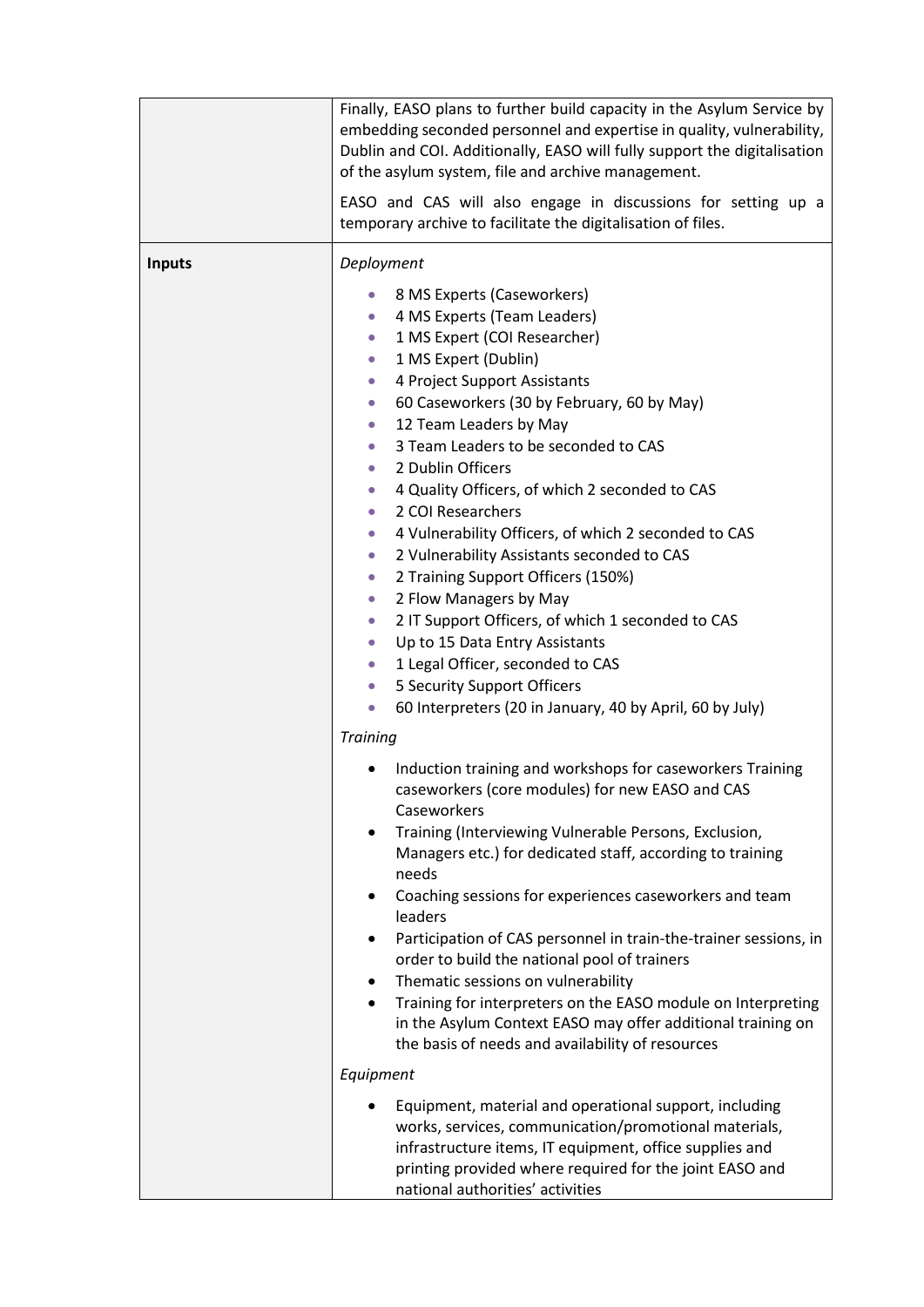**Measure CY4: Increased capacity for the International Protection Administrative Court (IPAC)** 

**Measure Outcome: The International Protection Administrative Court (IPAC) is strengthened in its functioning capacity and backlog is reduced**

**Measure Indicators and Targets**

**Indicator 4.1:** Increased number of files prepared for second instance decisions

**Target 4.1:** 900 files prepared

**Indicator 4.2:** Improved functioning of the IPAC

**Target 4.2:** Clear SOPs and workflows are in place

| <b>Responsible Authorities</b> | The International Protection Administrative Court (IPAC), Supreme<br>Court                                                                                                                                                                                                                                                                                                                                                                                                                                                                     |
|--------------------------------|------------------------------------------------------------------------------------------------------------------------------------------------------------------------------------------------------------------------------------------------------------------------------------------------------------------------------------------------------------------------------------------------------------------------------------------------------------------------------------------------------------------------------------------------|
| <b>Preconditions</b>           | Workstations and IT equipment for seconded personnel<br>available at IPAC<br>Implementation of the working instructions<br>$\overline{\phantom{a}}$<br>Systematic data sharing is agreed<br>$\overline{\phantom{0}}$<br>Additional judges recruited prior to deployment of personnel                                                                                                                                                                                                                                                           |
| <b>Outputs</b>                 | Output 1. The IPAC is sufficiently built in capacity to ensure effective<br>backlog management and reduction                                                                                                                                                                                                                                                                                                                                                                                                                                   |
|                                | Output 2. IPAC case management system is enhanced                                                                                                                                                                                                                                                                                                                                                                                                                                                                                              |
|                                | Output 3. A systematic data collection mechanism is established                                                                                                                                                                                                                                                                                                                                                                                                                                                                                |
|                                | Output 4. The technical capacity of the IPAC is strengthened through<br>peer-to-peer and training activity                                                                                                                                                                                                                                                                                                                                                                                                                                     |
|                                | Output 5. Improved file management, with a focus on digitalisation                                                                                                                                                                                                                                                                                                                                                                                                                                                                             |
| Description of the<br>actions  | EASO's actions to IPAC will mainly focus on reinforcing its structure<br>with Asylum Support Teams deployed to support the work of the<br>judges and strengthen its capacities to effectively and efficiently<br>process second instance cases with the aim of reducing the existing<br>backlog. Along with national efforts to increase the Court's<br>effectiveness (from 3 to 10 Judges in 2021, suitable working spaces),<br>EASO will increase its support in legal research, clerical aid to judges<br>and data collection and analysis. |
|                                | More specifically, the secondment of research officers intends to<br>provide technical support to the reduction of backlog by the Court,<br>and, hence, to improve the timeframe in which decisions are taken. It<br>also intends to improve quality of file preparation as well as<br>consistency of the initial analysis of the appeals ensured through a<br>dedicated support on COI research, in full respect of the principle of<br>judicial independence.                                                                                |
|                                | In addition to that, it is necessary to invest in enhancing the case<br>management system and procedural rules with the peer-to-peer<br>support of international experts with a legal and case management<br>background.                                                                                                                                                                                                                                                                                                                       |
|                                | In relation to capacity building, research officers, judicial and<br>administrative staff of the Court will benefit from training organised<br>with the support of the EASO Training and Professional Development<br>Centre and the EASO Asylum Knowledge Centre.                                                                                                                                                                                                                                                                              |